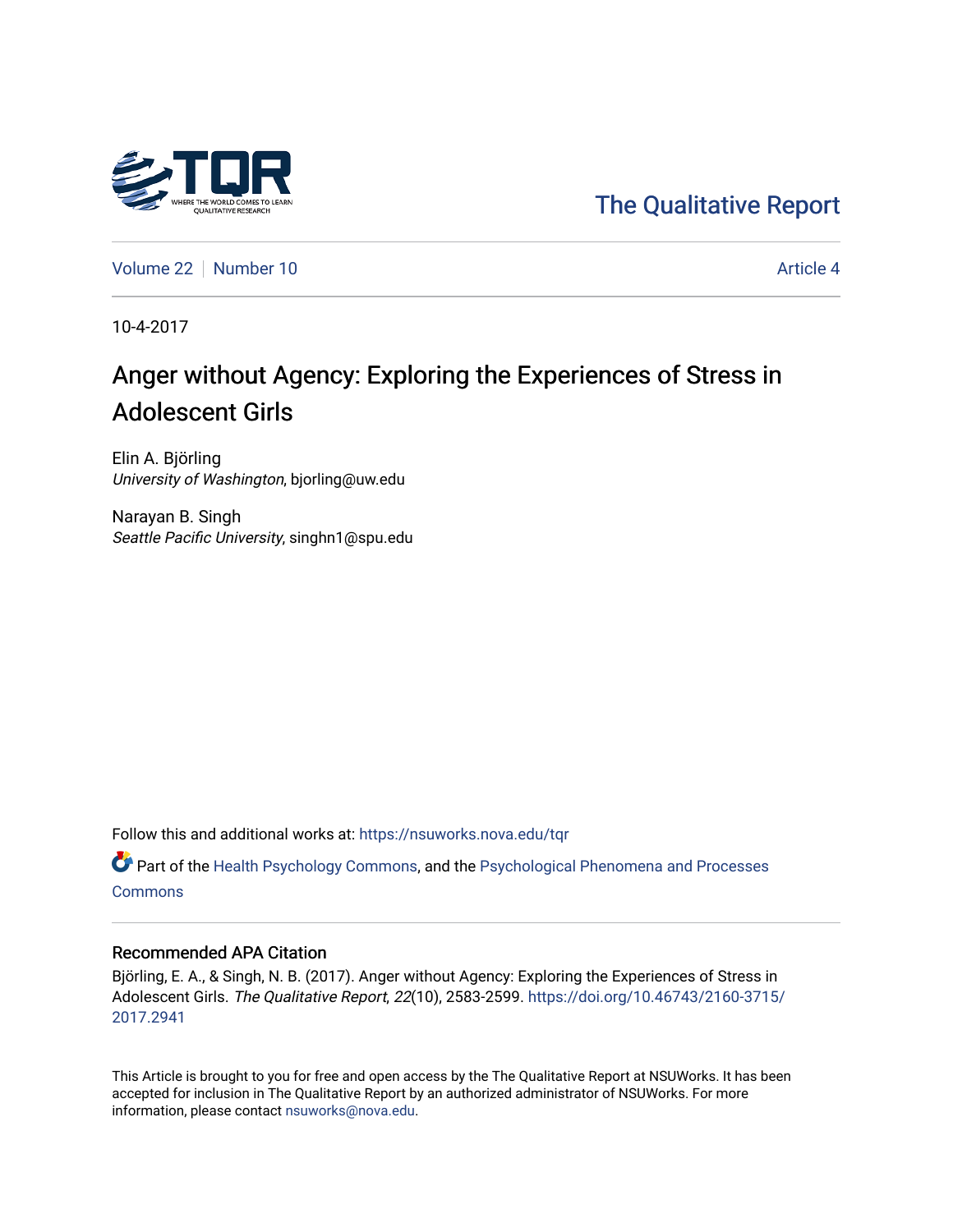

# Anger without Agency: Exploring the Experiences of Stress in Adolescent Girls

# **Abstract**

Although a great deal of research has measured stressful life events and stress-related symptoms in adolescents, little research has qualitatively examined the experience of stress in teens. The purpose of this study was to utilize thematic analysis to explore how teen girls described their experiences of stress. Thirty-one girls, ages 14–18, were recruited for a study examining stress and stress-related symptoms. As part of this study, they participated in an open-ended, qualitative interview about their personal experiences of stress. Themes included the mind of stress, emotionally shutting out others, and "growing out of it." The overarching finding was that all teen girls described anger in relation to stress. Most concerning was the predominant theme of a lack of agency in relation to affecting change or management of stress in their lives.

# Keywords

Stress, Adolescent Health, Adolescence, Thematic Analysis

# Creative Commons License



This work is licensed under a [Creative Commons Attribution-Noncommercial-Share Alike 4.0 License](https://creativecommons.org/licenses/by-nc-sa/4.0/).

# Acknowledgements

We would like to acknowledge the 31 adolescent girls who despite their busy schedules and their headaches, agreed to participate in this research. It is because of these participants that we are beginning to better understand the experience of stress in adolescence.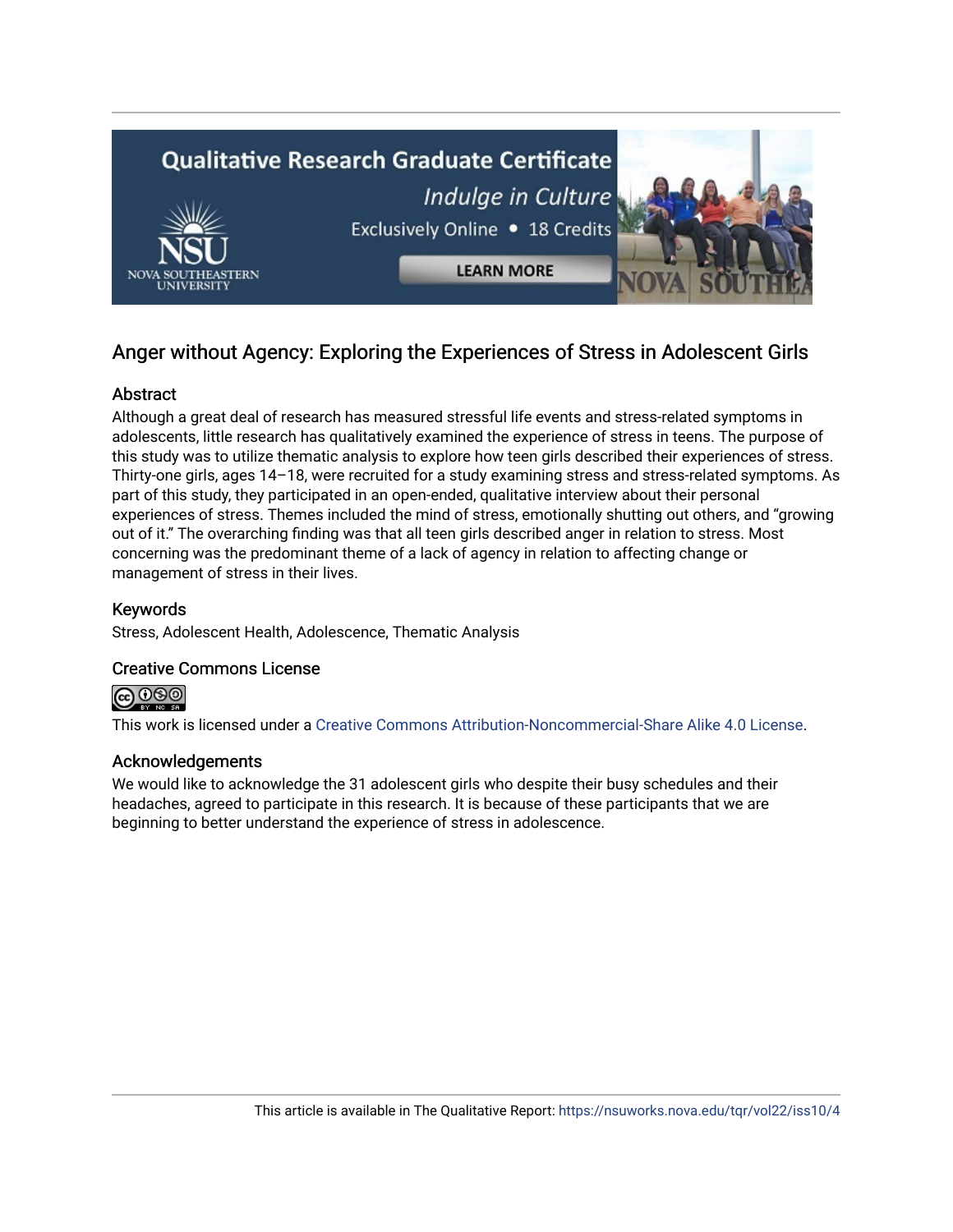

# **Anger without Agency: Exploring the Experiences of Stress in Adolescent Girls**

Elin A. Björling University of Washington Tacoma, Tacoma, Washington, USA

Narayan B. Singh Seattle Pacific University, Seattle, Washington, USA

*Although a great deal of research has measured stressful life events and stressrelated symptoms in adolescents, little research has qualitatively examined the experience of stress in teens. The purpose of this study was to utilize thematic analysis to explore how teen girls described their experiences of stress. Thirtyone girls, ages 14–18, were recruited for a study examining stress and stressrelated symptoms. As part of this study, they participated in an open-ended, qualitative interview about their personal experiences of stress. Themes included the mind of stress, emotionally shutting out others, and "growing out of it." The overarching finding was that all teen girls described anger in relation to stress. Most concerning was the predominant theme of a lack of agency in relation to affecting change or management of stress in their lives. Keywords: Stress, Adolescent Health, Adolescence, Thematic Analysis*

### **Background**

Research investigating the stress-related concepts in adolescents has been characterized as seriously lacking (Bandell-Hoekstra et al., 2002). Although there is a wealth of research exploring stressful life events (Bolger, Davis, & Rafaeli, 2003; Cooper, Bawden, Camfield, & Camfield, 1987; Waldie, 2000; Young & Dietrich, 2015) and stress and coping (Bandell-Hoekstra et al., 2002; Raheel, 2014; Seiffge-Krenke, Aunola, & Nurmi, 2009), little is really known about how teens experience stress in their own words. Qualitative studies in adolescents have examined stress management (Garmy, Berg, & Clausson, 2015), stress in autism (Browning, Osborne, & Reed, 2009; First, Cheak-Zamora, & Teti, 2016), stress for children in the military system (Bradshaw, Sudhinaraset, Mmari, & Blum, 2010), stress resulting from chronic illness (Chaudhry & Siddiqui, 2012), and multicultural comparisons in stressors and supports (Borja, Nastasi, Adelson, & Siddiqui, 2016). However, qualitatively exploring the simple experience of stress itself has not been found.

Adolescent girls may even be more vulnerable to the negative effects of stress. Compared to adolescent boys, girls report more stress (Center for Adolescent Health, 2006; Schraml, Perski, Grossi, & Simonsson-Sarnecki Margareta, 2011) and show more negative reactivity to stress (Ordaz & Luna, 2012). Stress during adolescence may contribute to the large portion of females affected by autoimmune disorders in early adulthood (McEwen & Dhabhar, 2002) and chronic symptoms such as headaches (Björling, 2009; Østerås, Sigmundsson, & Haga, 2016; Waldie, 2000). Due to processing stress differently than males, female adolescents are far more vulnerable to the negative impacts of stress, such as depression (Hamilton, Stange, Abramson, & Alloy, 2015) and anxiety (Derdikman-Eiron et al., 2012). In a Swiss national population health survey of 7,428 adolescents (16–20 year olds), 48% of females identified stress and 34% identified depression as their primary unaddressed health issues (Jeannin et al., 2005). However, what is meant by "stress" in the adolescent population and how it is experienced remains unclear.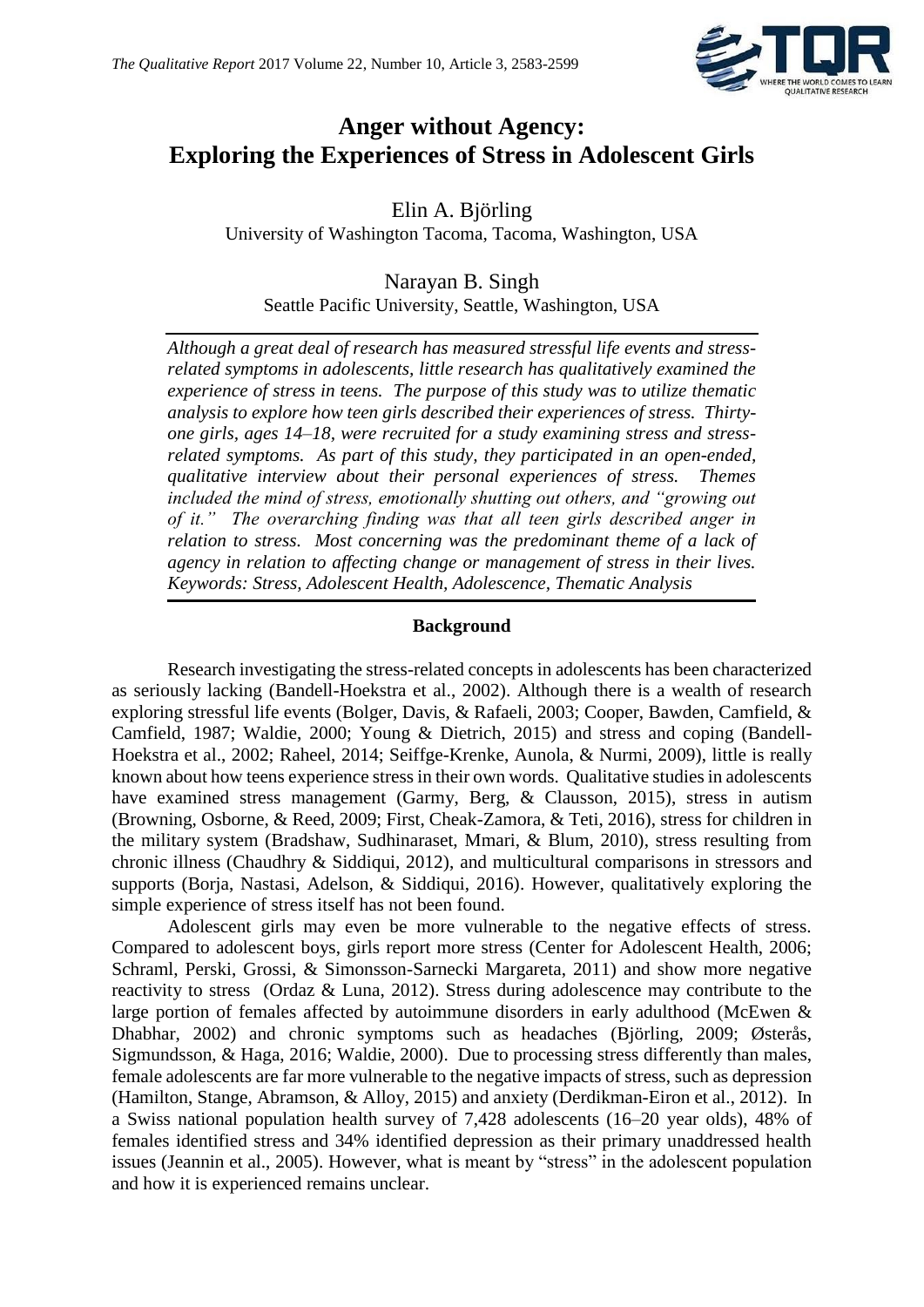Understanding stress in adolescents may be complicated by the use of multiple meanings of the term "stress" in health-related research. In the adolescent literature, stress is conceptualized and operationalized broadly, including concepts such as anxiety (Fichtel & Larsson, 2002; Smith, Martin-Herz, Womack, & McMahon, 1999), burnout (Schraml, Perski, Grossi, & Simonsson-Sarnecki, 2011), and feeling hassled (Henker, Whalen, Jamner, & Delfino, 2002). Adolescent stressors have been described as being teased or getting in an argument (Dunton et al., 2016), or as the experience of stressful life events (Hamilton, Stange, Abramson, & Alloy, 2015). The broad range of definitions and operations of the term "stress" weakens the internal and external validity of the concept.

Historically and more generally, stress has been endowed with multiple meanings and uses: anecdotally, clinically, and in stress research. Zautra (2003) and other scholars (Mulhall, 1996; Tennant, Langeluddecke, & Byrne, 1985) pointed out that, despite scholarly focus on the concept of stress, it remains ambiguous and poorly defined. A major difficulty in defining stress results from multiple contextual meanings within and across individuals. In rare studies, adolescents are invited to identify their own, unique stressors (Chao et al., 2015), however most often, adolescent stress is measured using the Perceived Stress Scale (Cohen, Kamarck, & Mermelstein, 1983) a quantitative, retrospective instrument asking about stress in the past two weeks. Although stress in adolescents has been researched for decades, the concept of stress remains individualized and ambiguous, thus requiring a more qualitative, individual approach.

Therefore, in an effort to truly understand the individual and unique meaning of stress for a group of adolescent girls, the present study captured personal narratives and accounts of individual experiences of stress and stress related feelings. Participants were invited to selfdefine their experiences of stress through personal accounts and narratives in a semi-structured interview as a fundamental basis to develop a more comprehensive understanding of adolescent stress. Our findings represent commonalities and differences among each participant's individual construction of her experience of stress.

The idea for this study emerged when speaking with adolescent girls about their stress, Björling was surprised to find that they consistently described a range of unique experiences they felt were related to stress. As Björling searched the literature regarding stress in adolescence, she found that although stress in adolescence is an increasing health problem (APA, 2013), few studies qualitatively explored adolescents' experiences of stress. Both Björling and Singh theorized that providing adolescents an opportunity to share their own experiences of stress would yield a richer, more authentic view of their lived experiences. In addition, they presumed that further illuminating these experiences could have both research and clinical implications.

#### **Methods**

#### **Design**

This study was an exploration to better understand the research question: What is the experience of stress in adolescent females? Therefore, in-person, one-on-one guided interviews were conducted to gather personal narratives of stress. Conceptual/thematic analysis was used to analyze and articulate findings. This study was a qualitative component of a larger, mixedmethods study exploring the relationship between stress and headaches in teen girls (Björling & Singh, 2017).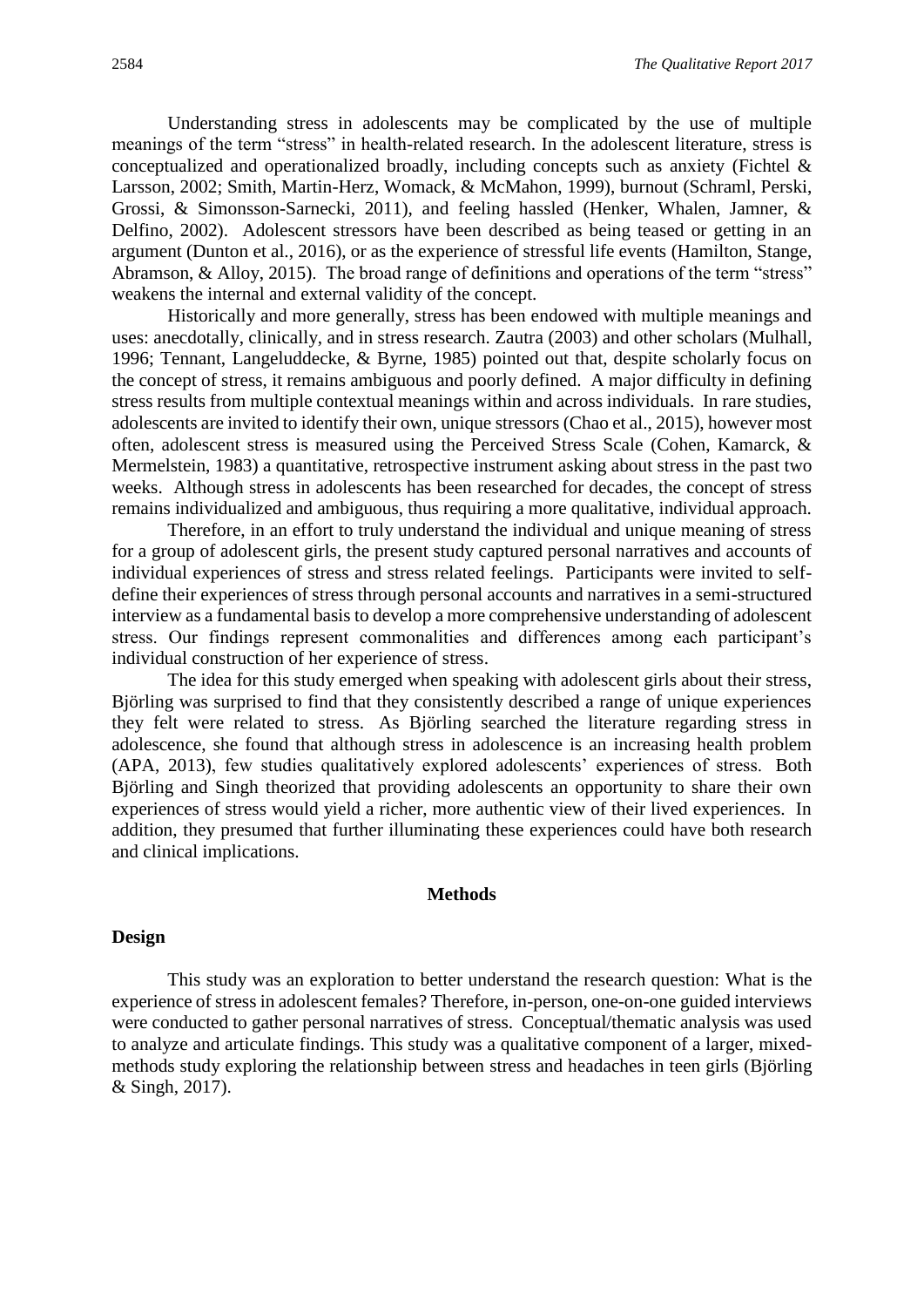#### **Sample**

A convenience sample of teen girls (ages 14–18) who reported suffering from headaches was recruited from an urban, Pacific Northwest high school. This school was chosen for its large and diverse study population. The study was advertised as a study exploring stress and headaches. Thirty-one teen girls enrolled and completed the full study. The research sample included 31 girls aged 14 to 18 years old with a median age was 16 (n=11). Grade levels ranged from 9th to 12th with the largest number of participants ( $n=12$ ) in the 11<sup>th</sup> grade. Participants were asked to self-describe their ethnicity. Of the 31 participants, most (n=18) described themselves as white and the remaining participants identified as: African-American (n=2), Hispanic and Hispanic-White (n=6), Asian (n=1), Hawaiian-Japanese (n=2), and Bangladeshi  $(n=2)$ .

#### **Procedures**

After receiving approval from the Institutional Internal Review Board, flyers describing the study were posted in the high school teen health center and in the cafeteria. Interested participants contacted the investigator and were screened for recent headache activity and then enrolled in the larger study. The full mixed-methods study consisted of three phases: (a) orientation and stress interview, (b) electronic diary phase, and (c) closure and exit interview. This paper is an analysis of phase (a), the qualitative stress interviews. Interested participants obtained parental consent and were then interviewed in their home with a parent at home, but not in the same room.

Study interviewers included the primary investigator and 3 university health-science graduate students. The interview was piloted with 6 adolescents prior to the start of the study and showed participants required more prompts (sub-questions) in order to be more responsive and provide more data. From these pilot interviews, an interviewer training manual was created by the primary investigator and approved by a researcher with expertise in adolescent interview techniques. Interviewers were trained by practicing mock interviews, observing real interviews, and eventually conducting their own interviews while being observed by the primary investigator. During the study, the interview process was discussed at weekly meetings among study staff, the primary investigator, and an adolescent interview expert. After interviewer training was completed, two steps were taken to ensure consistency in interview protocol: (a) the primary investigator reviewed all recorded interviews and provided each interviewer with individual feedback and (b) study staff attended weekly interviewer meetings. All interviewers, including the primary investigator, also captured field memos after each interview to add situational and observational detail to the interview recordings.

Interviews were recorded on Olympus DS-2 digital voice recorders. Interviewers stated the date, time, and the participant's study ID number on the recording. Interviews ranged from 12 to 45 minutes and typically took place in a common area such as the kitchen or dining room. Interview recordings were then uploaded into digital audio files that were later transcribed by a professional transcription service.

**Adolescent meaning of perceived stress interview.** The Adolescent Meaning of Perceived Stress (AMPS) interview guide was created specifically for this study (see Appendix A). An operating theory was that stress is a commonly used term among teens, but not often discussed in detail or contemplated in depth. Therefore, a qualitative, open-ended approach would elicit new meaning and understanding regarding the experience of stress. To reduce the likelihood that teens would provide culturally expected and learned responses, the AMPS was designed to encourage individualized responses and experiences of stress without the interviewer offering examples or leading the respondent. The AMPS used scripted prompts to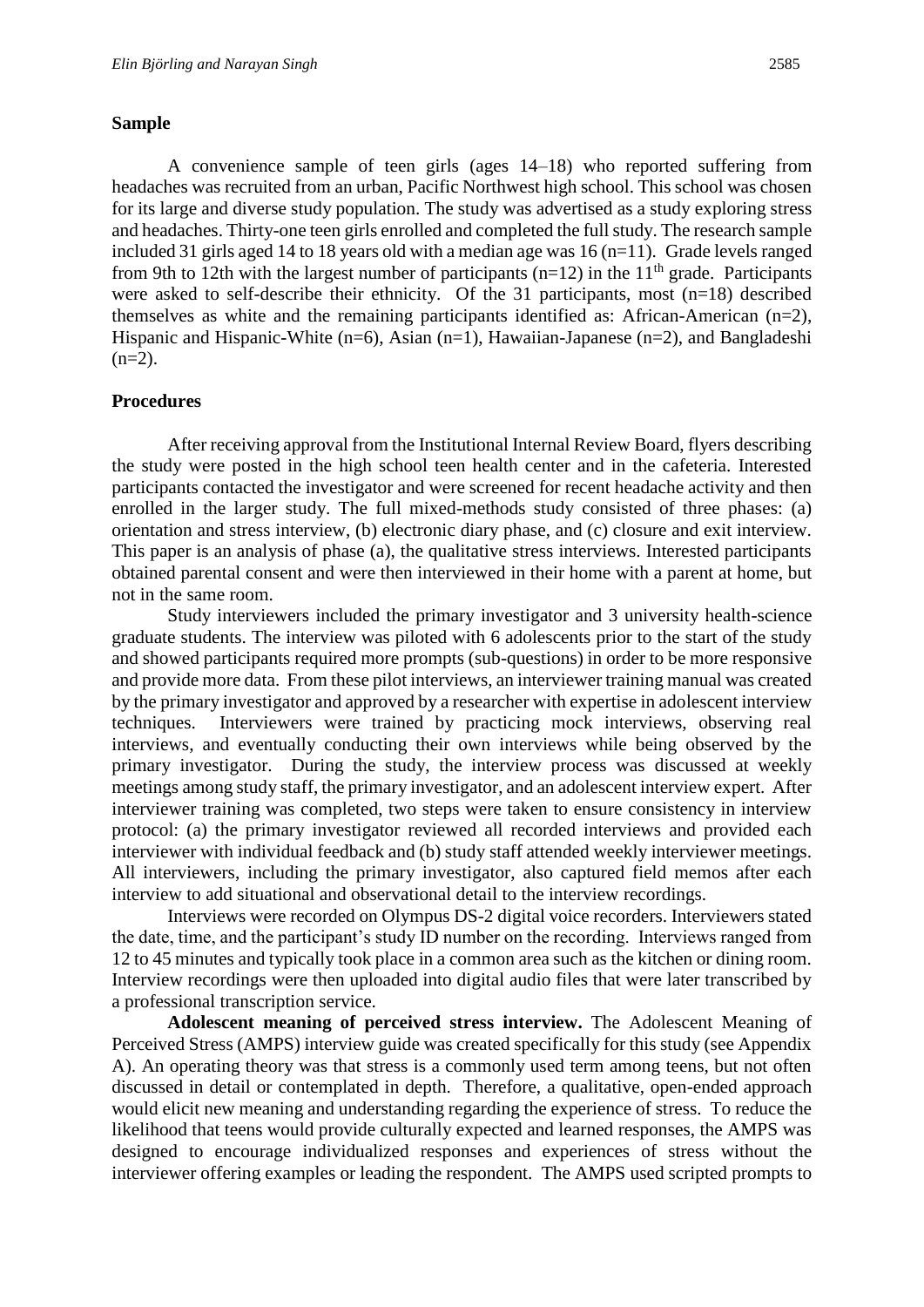guide interviewers and participants to discuss various aspects of stress including mental, physical, emotional, and environmental domains of stress. The AMPS included 10 brief questions including, "How do you know when you are stressed?" and "What situations are typically stressful for you?" Participants were also asked to "describe a situation that they used to find stressful but no longer do."

In an effort to elicit each participant's individual experience, interviewers avoided suggesting typically stress-related symptoms, emotions, or situations. For example, most of the teens mentioned anger as a common emotion they associated with stress. The study staff was specifically trained not to ask a participant if she experienced a specific emotion, such as anger, as this would have greatly biased our data. This effort strengthened the validity of our data and the individuality of these interviews.

Figure 1: Adolescent Meaning of Stress Theme Structure



# **ADOLESCENT MEANING OF STRESS THEMES**

#### **Analysis**

The method used in this analysis was conceptual/thematic description (Sandelowski & Barroso, 2003). This process entailed identifying common themes relating to the individual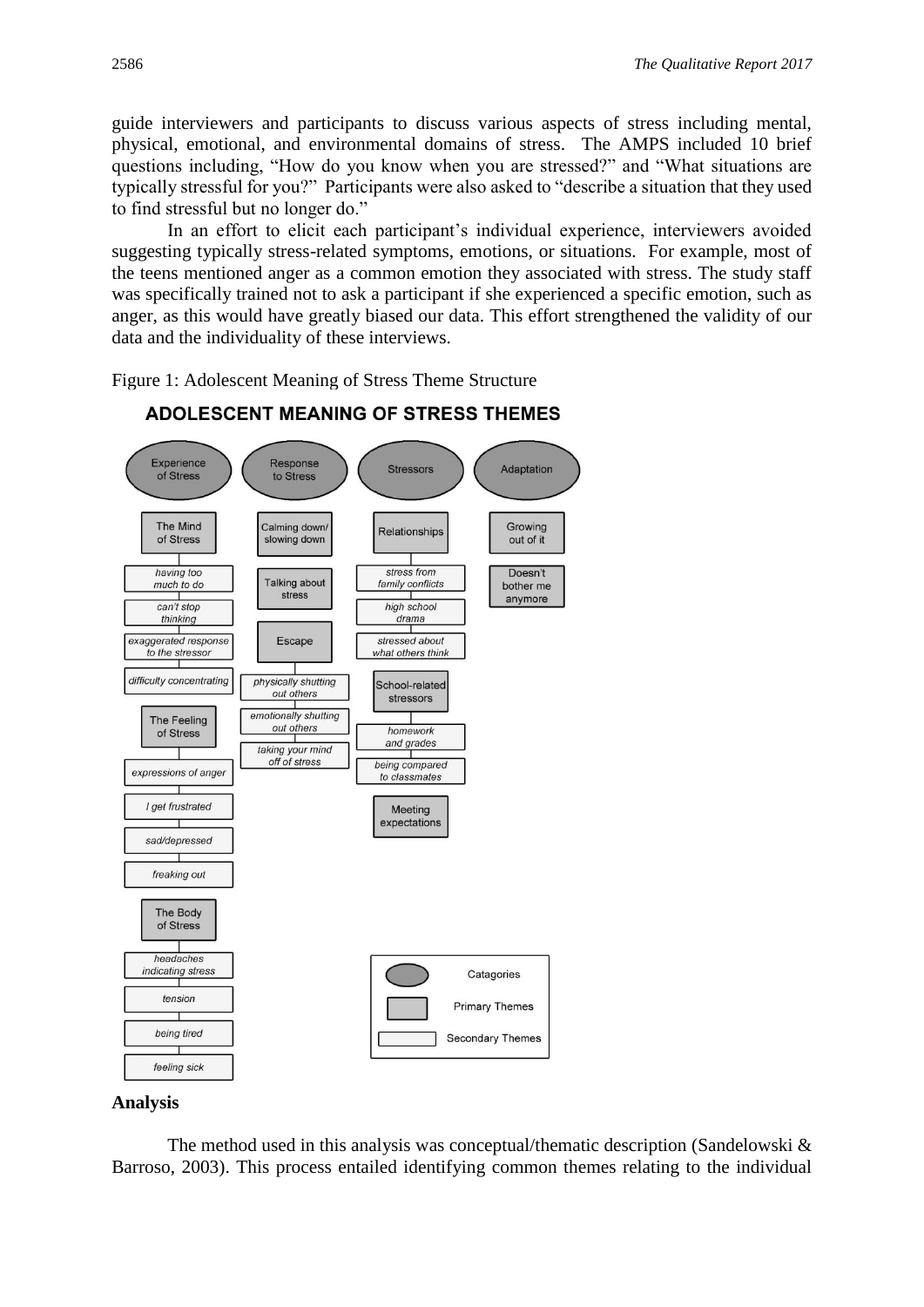for discussion and dissemination.

experiences of stress as well as interpreting and integrating the data into larger, conceptually relevant themes. Identifiers (e.g., names) were removed and interview transcripts were imported into ATLAS-ti for further organization and conceptual and thematic coding. All transcribed text was separated into individual quotes and labeled with associated themes. Whenever possible, in-vivo codes were used to maintain the original feel and tone of the raw data. To aid in reliability, interview data and their assigned codes were reviewed and by a second qualitative researcher outside the project. The outside researcher was given the raw data, grouped together based upon codes, but the codes themselves were omitted. The outside reviewer was asked to determine a code that made sense of the associated quotes. The outside reviewer's codes and the original research codes were very similar and were discussed and integrated into the codes for the final analysis. The final codes were then reviewed to determine larger, relevant themes to describe and begin to understand the overarching experience of stress for the entire sample. The main themes were combined into an illustrative visual (Figure 1)

### **Results**

Supporting the theory that stress is a complex concept that is multifaceted within and across individuals, numerous primary and supporting themes were identified in this study. In an effort to organize and accurately convey this material, four categories were identified to describe all of the study findings: the experience of stress, the response to stress, the stressors, and the adaptation. Each category is supported by primary themes that help define the categories. Figure 1 visually illustrates the categories and associated primary and supporting themes. What follows is a detailed discussion with specific examples of how teen girls experienced stress.

The first category explored was the experience of stress. This category encompasses how each teen personally experienced stress and includes descriptions of the mental, physical, and emotional impact of stress. The second category, the response to stress, includes the ways in which the teens responded to and coped with the experience of stress. The third category, the stressors, includes the teens' discussions about what situations and environments were stressful for them. The fourth category, adaptation, encompasses specific examples of ways in which the teens have overcome or minimized stress.

# **The Experience of Stress**

The experience of stress is characterized by three primary themes: the mind of stress, the feeling of stress, and the body of stress.

**The mind of stress.** The mind of stress primary theme encompassed four distinct supporting themes, which were identified by the participants that related to cognitive and psychological reactions the teens noticed during times of stress. The mind of stress included the supporting themes of *having too much to do*, *can't stop thinking*, *exaggerated response to the stressor*, and *difficulty concentrating*.

Most of the teen girls described feelings of being overwhelmed or having too much to do as their experiences of stress. They described struggles to complete homework on time and to balance extracurricular activities and required schoolwork. The teens also described a lack of time for more pleasurable activities as a result of *having too much to do*:

Making too many plans, having—you know, having too much homework, too many plans…like I used to play basketball, and it was really intense, and you'd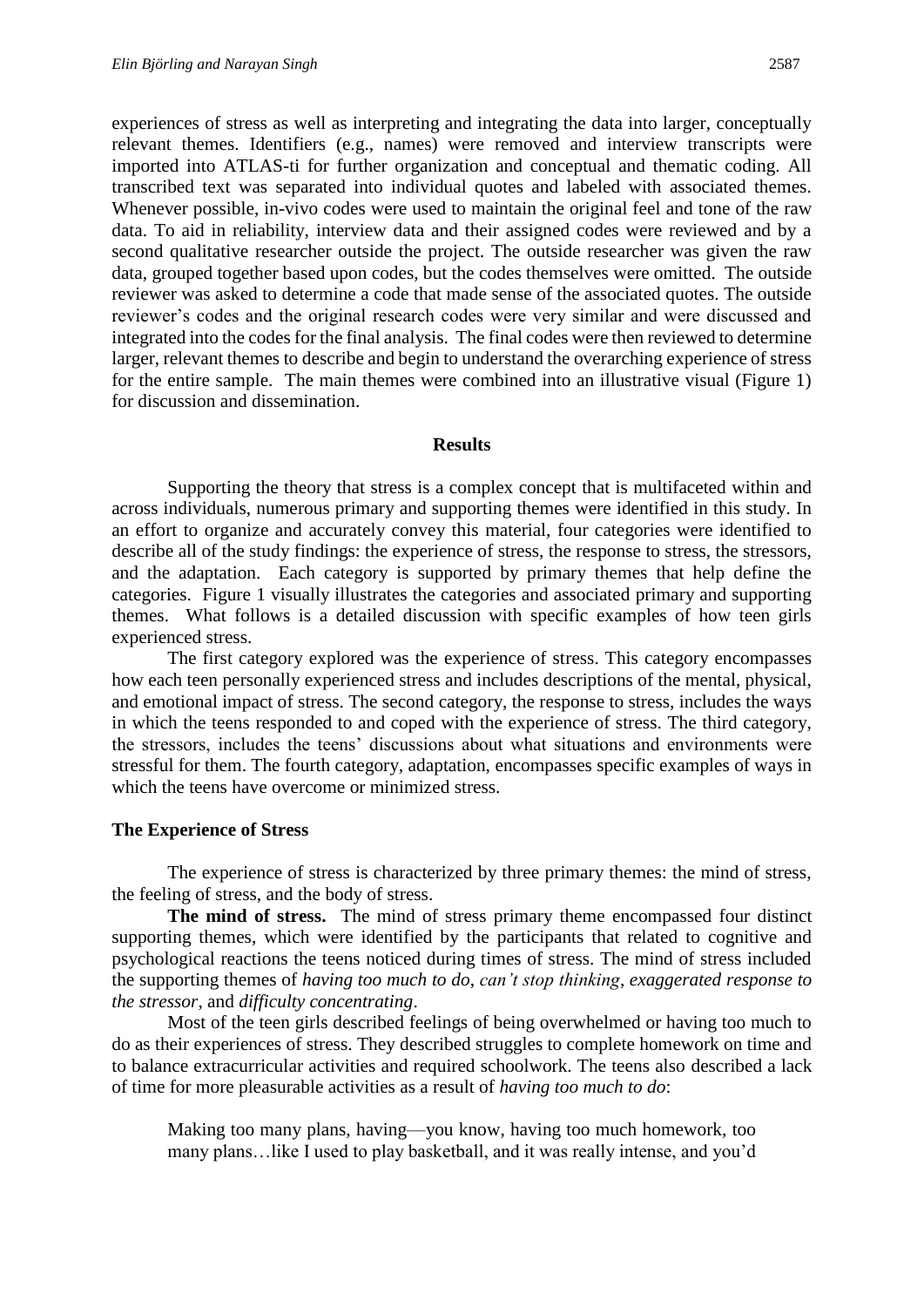have to go from practice to work to this. Like having too much to do, having too much on my plate. Too many things. (18-year-old)

The next supporting theme was *can't stop thinking*. Many of the teens described an inability and/or a desire to control their thoughts: "Overwhelmed…yeah, overwhelmed about something and it's always in your mind and it never…for you it never feels like it actually goes away. So I guess basically something you're always thinking about…I guess" (18-year-old).

Several teens recognized that their unintentional *exaggerated response to the stressor* was in fact making stress worse. In some cases, this perception came from someone close to the teen (such as a parent or teacher) and for others, this was a personal realization. One such example is a teen who spoke about how she and a friend reacted to stress at school:

Schoolwork especially, like if we're in the same class together, we'll be like, "Oh, my gosh, I can't believe this project is due on Wednesday. We'll never have time to finish." Or if we both don't understand something, we'll be stressed about how like together almost like in unison, like about how it's going to affect our grade and how we're going to fail and—I mean, we kind of tend to blow things out of proportion. I guess that also kind of makes things more stressful. (15-year-old)

The teens talked about the various ways they noticed their stress and many times they described it as a difficulty in concentration. Therefore, examples of the supporting theme *difficulty concentrating* included "I end up forgetting stuff a lot when I'm stressed out" and "it's hard to focus on like just one thing or another. It's hard to concentrate or something." The following is a more explicit example of this supporting theme, which shows the overlap between stress, concentration, and anger: "When I can't concentrate or when I'm over-heated, or when I'm angry, that's when I think I feel stressed, and I can't really concentrate on my environment or surroundings" (15-year-old). In this particular example, the teen described not only a mental component of stress, but also an emotional component—anger. Anger was a very common theme for these teens and will be discussed in more detail in the next section.

**The feeling of stress.** The primary theme, the feeling of stress, included the four supporting themes, *expressions of anger*, *I get frustrated, sad/depressed*, and *freaking out*. When asked about the emotional experience of stress, study participants described only negative emotions such as anxiety, anger, and sadness. As one teen described, many of these negatives were experienced simultaneously or within a short time frame. Additionally, the building up of negative emotions was also stressful.

Within the feeling of stress, anger was the most commonly reported. The supporting theme *expressions of anger* was a common and somewhat unexpected thematic finding as almost all of the girls in the study endorsed the feeling of anger in relation to stress. Anger was described for some as happening commonly during stress:

I get angry at…like…when people ask me if I can do more stuff, to add into the schedule, and then I get angry at…like having to do that, and then I don't want to do it, and you know I have to, so…that's when I get angry. (16-year-old)

Anger was not just described as a passive, internal feeling, but also as an outward aggressive feeling. One teen described her anger toward others when stressed. Another teen described anger toward herself when stressed: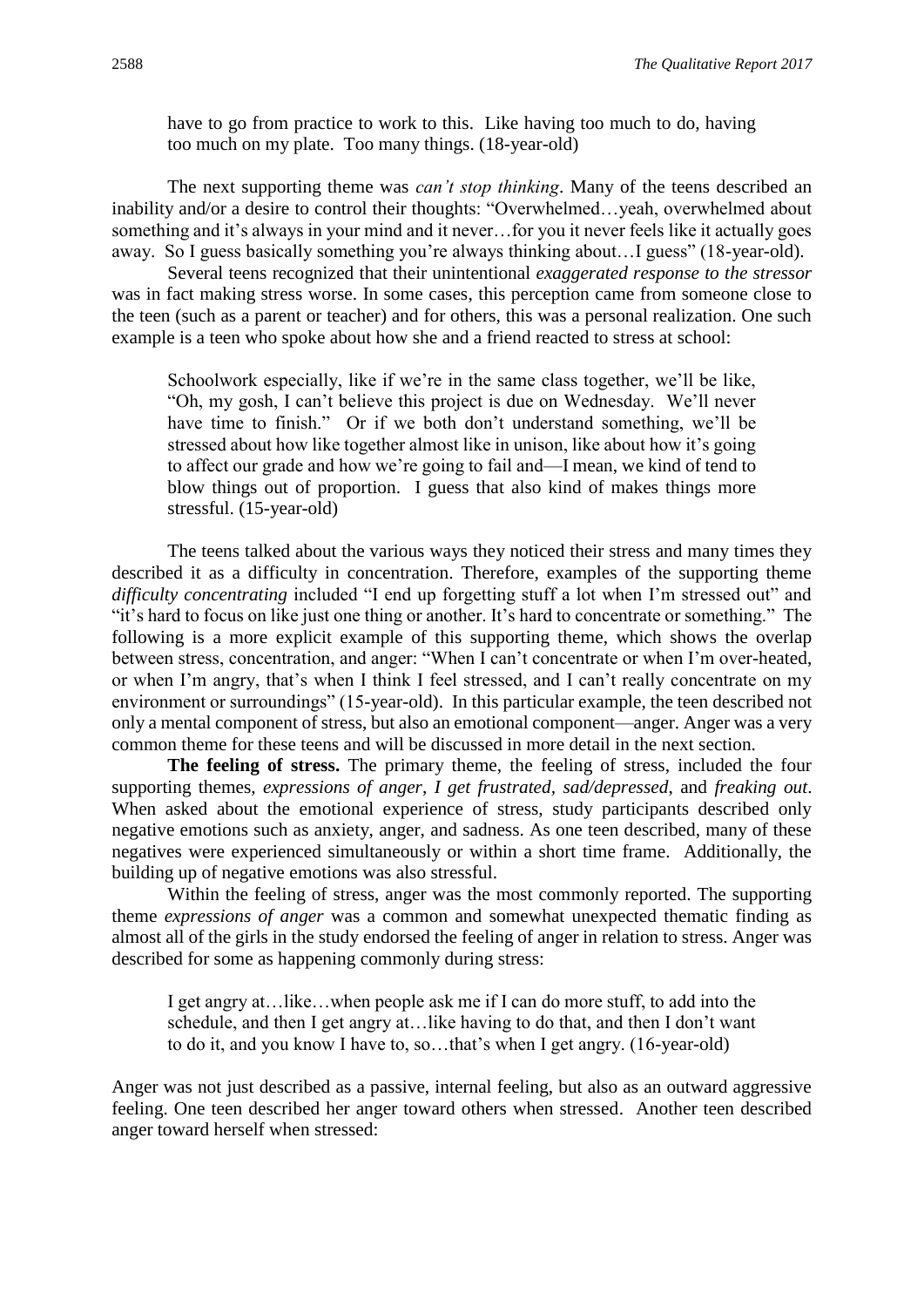I get mad. I get really mad, or upset with myself because I can't do something, or if I can't process thoughts properly or something like that…I get more angry at myself. And I just start blowing my top pretty much. (16-year-old)

For several individuals, anger overlapped or preceded feelings of sadness, and for others the overlap between sadness and anger was almost indistinguishable. Feelings of frustration were also commonly described. Descriptive feelings of frustration and discouragement were included in the supporting theme *I get frustrated*: "I get frustrated, like I start breaking down, just like starting to not care" (16-year-old).

Most of the teens described frustration in relation to schoolwork and tests. Several teens suggested that the lack of overwhelming homework inevitably led to unavoidable frustration.

*Freaking out* was another supporting theme under the feelings of stress and included teens' descriptions of anxiety, nervousness, worry, and panic. One 15-year-old described *freaking out* as being an indicator that she was stressed: "Well, like when you, get like, really like confused, or like freaking out about something. Or like anxious and stuff" (15-year-old).

Overall the teens were very articulate in their descriptions of the emotions they experienced during stress. Although there were numerous emotions described such as anxiety, depression, sadness, frustration, anger, no real outliers were mentioned. Three teens described their emotional experience of stress as an emotional progression that moved from one emotion to another. For example, one teen described anger as her initial emotion reaction to stress, but over time, her anger turned to sadness and an eventual feeling of hopelessness. None of the participants discussed a positive emotional experience of stress such as feeling motivated, inspired, or even positive nervous energy such as performance anxiety.

**The body of stress.** The third primary theme under the experience of stress category was the body of stress. This primary theme included the supporting themes: *headaches indicating stress*, *tension*, *feeling sick,* and *being tired*. Participants discussed how they experienced their stress physically and the ways in which their bodies responded to stress. Because these girls were enrolled in our larger study exploring stress and headaches, many of them talked about experiencing headaches when they were stressed. Interestingly, their descriptions depicted how their headaches related to their experience of stress. For example, headaches for some of the teens were described as an indicator of stress:

I guess that the headaches probably kind of build as the stress builds. And I don't even realize that I have one until—I don't know, like that boiling point where I'm just like, ow! ...Just feels like my brain hurts. There's all this pressure building up. (17-year-old)

Headaches were also described as a result of school-related events such as homework.

In addition to headaches, the girls described physical experiences of stress as "tension," "making me sick," and "being tired." The supporting theme of *tension* mainly included muscular tension when the teens described their experience of stress: "I just get really jittery and I kind of -- tense, I'm really tense" (15-year-old).

The supporting theme of *feeling sick* included mainly narratives about stomachaches, nausea, and a general feeling of becoming "sick" in response to stress: "Like, your stomach will start hurting. Or you'll feel like you're sick" (15-year-old).

The final supporting theme in the body of stress was *being tired*. This theme included descriptions of difficulty sleeping and feeling tired. One teen suggested that being tired led to further stress: "Oh, and not getting enough sleep. That has to do a lot with stress because if you don't get enough sleep, like how are you going to like function" (16-year-old).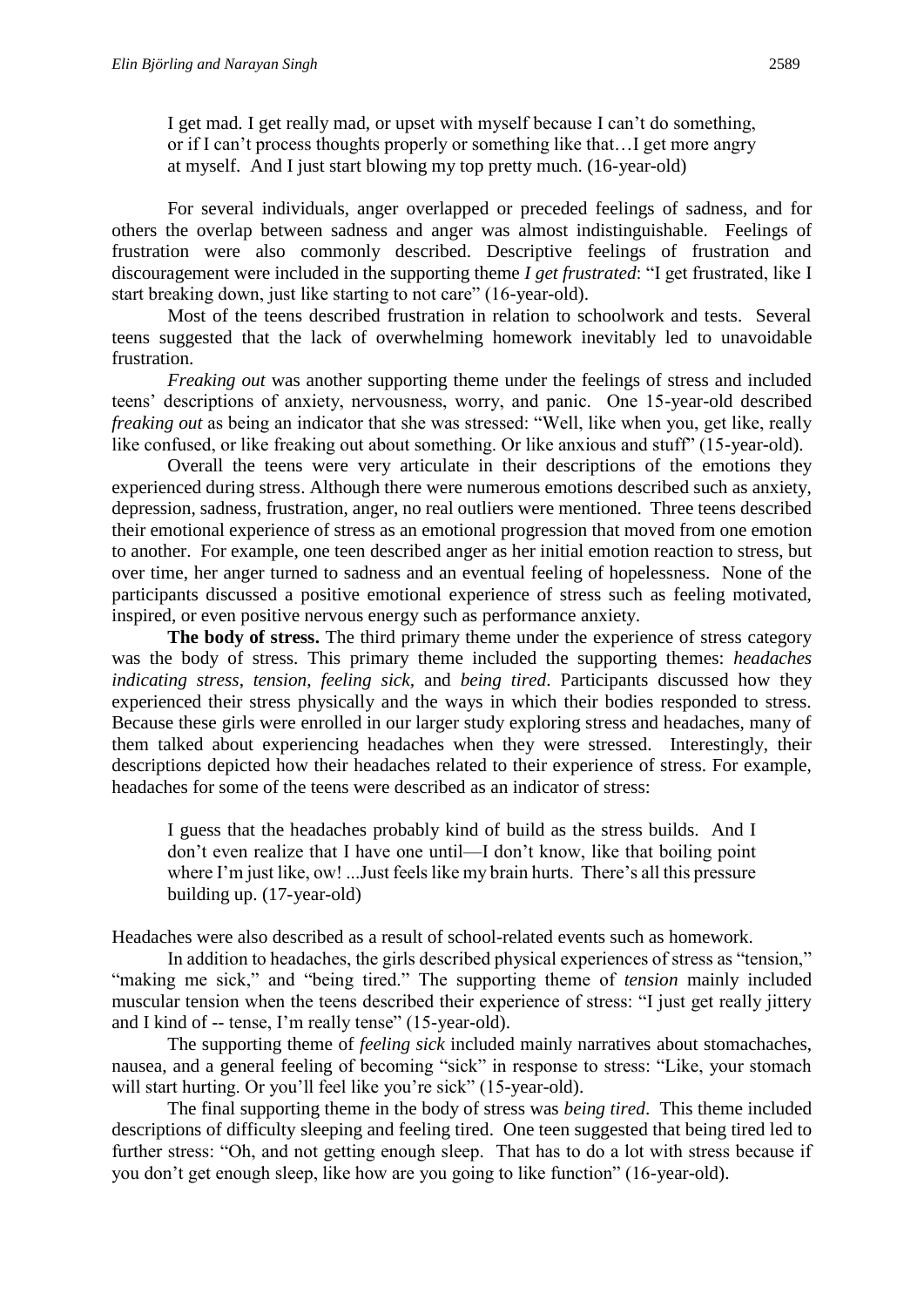Three teens in our study were unable to identify any physical symptoms of stress. One of these teens stated she had never thought about how stress affected her body. A few of the teens were able to articulate emotional and cognitive effects of stress, but could not describe any physical sensations associated with stress. The rest of our sample was easily able to identify physical responses to stress. All of the descriptions of physical responses depicted something undesirable and some were examples of physical responses that created further distress due to an inability to function (e.g., headaches and fatigue). More uncommon symptoms associated with stress were "dizziness," "bumps on the back of my neck," "acne acting up," "chest hurts," and "back pain." It is evident that stress affects these teens in mentally, emotionally, and physically undesirable ways.

#### **The Response to Stress**

In addition to discussing the ways in which the teens experienced stress, they also talked about how they responded to stressful experiences. Three primary themes were identified as the teen's response to stress: calming down/slowing down, talking about stress, and escape.

**Calming down/slowing down.** Some of the teens described their efforts to counteract their stress by calming themselves down. These girls described responses such as eating, exercising, and deep breathing as methods to calm down. For example, one teen used breathing as a way to cope with stress: "I like breathe. I seriously tell myself to breathe because like I know like I'm getting really like anxious and stuff like that" (17-year-old). Another teen discussed her use of art as an outlet in response to stress: "I'm a big artist, so drawing, painting – sometimes if I'm in the mood for it, it just gets my feelings out so it clears my mind out more" (16-year-old)*.* This primary theme of calming down/slowing down was described by only a couple of girls in the study. Talking about stress and escape were far more common responses to stress.

**Talking about stress.** Most of the teens used talking to others about stress as a method of coping. Teens described talking to parents, peers, and school counselors. For example, this teen described how talking about stress helped her to calm down: "Well, I think sometimes I talk to my mom about it. Yeah, just talking about being stressed helps…she'll just talk me through it and calm me down" (15-year-old)*.* Another girl used talking about stress as a way to not feel alone: "Because then it's not like I'm the only one that's going through this, and I'm not like…I don't know. It just doesn't seem as stressful when you talk to somebody else" (15 year-old).

Although many of the girls discussed the benefits of talking to one another about stress, one 14-year-old mentioned that she and her friends "just don't talk about" the things that stressed them. In addition, a 15-year-old said that talking to her friends about stressors increased feelings of anger and was not helpful. Talking about stress to someone else was a common of coping theme for these girls, however, the most prominent theme of coping was to escape.

**Escape.** When the teens discussed their use of escape in response to stress, all of their responses fell into one of three supporting themes. The first supporting theme, *taking your mind off of stress* included many examples in which the teens described escaping stress by listening to music, reading a book, taking a nap, exercising, or writing poetry. Many teens listed two or three common activities that they used as ways to escape from stress: "Um…go for a walk, draw pictures, take a bath kind of thing, or…uh…read. Take my mind off it for a while" (17-year-old). It was surprising to us how many teens used reading as a form of escape, as several teens described this as their most effective strategy of coping with stress.

A second and more concerning type of escape fell under the supporting theme of *physically shutting out others* and included responses such as isolation, running away, or hiding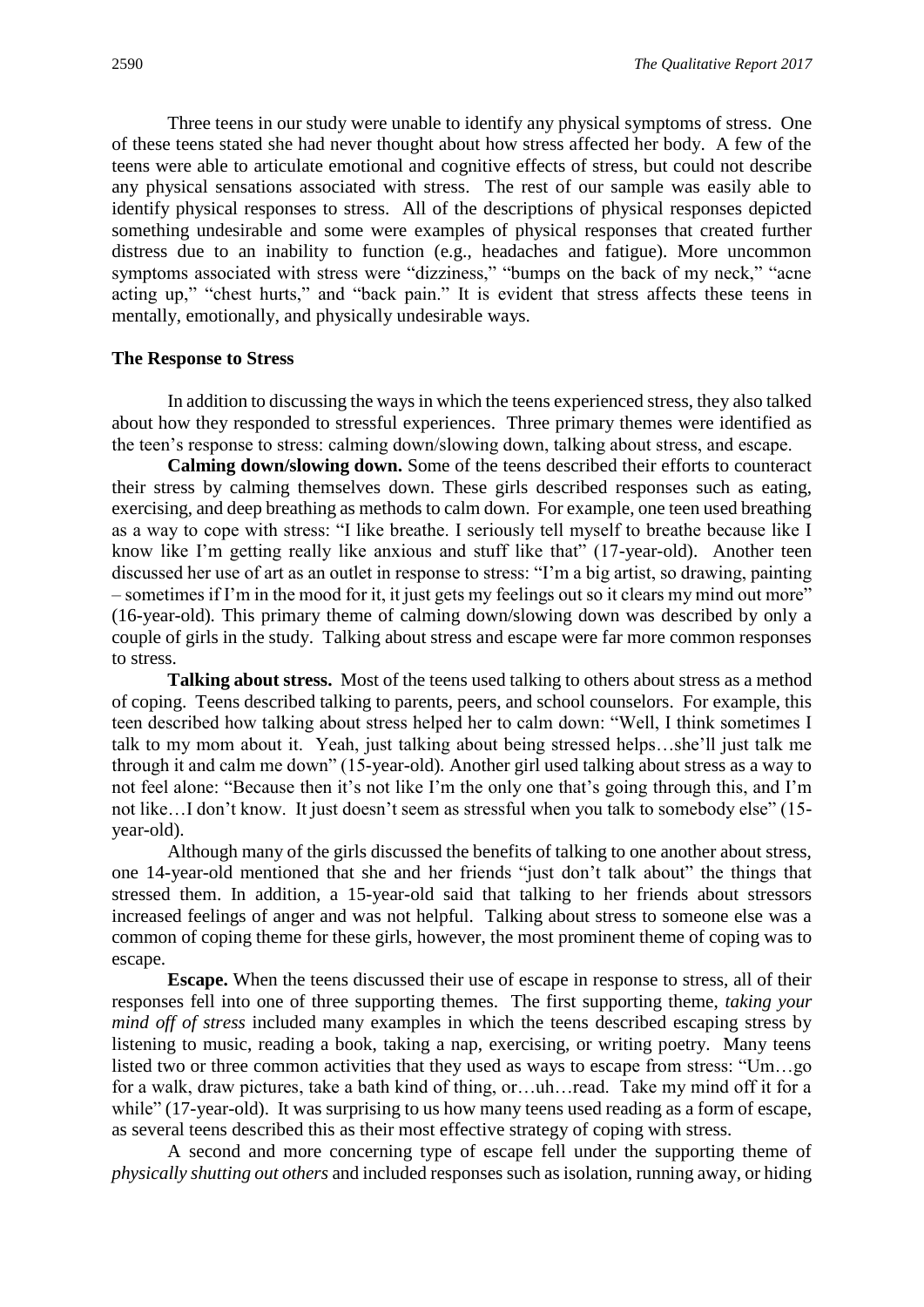from others. The following example was a teen's description of physically shutting people out as a coping method:

Usually it's when I'm having like a bad day, I'll get completely stressed out and just like not want to do anything. Just become totally anti-social. I didn't want to talk to anyone…I was just like, just leave me alone. The world sucks. God hates me, basically. Just wanted to be able to go to sleep and just wake up and be happy again. (16-year-old)

The third supporting theme for escape was *emotionally shutting out others*. One teen described her former coping skills as physically shutting out her mother, and now she has learned to do this emotionally:

Now when I argue with my mom I've learned to have more like, tactics—so I don't like get so far gone that I'm just running out of the house every time…I kind of like block myself off from her or something, you know. Like emotionally. (16-year-old)

The teens' responses or methods of coping with stress were to calm down, talk to others, or escape through distraction or avoidance. Calming down/slowing down was the least common supporting theme. Participants who depicted calming down/slowing down responses also demonstrated desires to recognize and transform unwanted, emotional reactions to stress. However, teens who described escape and avoidance forms of coping did not convey desires to address their stressors or alter their reactions to stress. Coping through escape was the most prominent theme for the group.

#### **The Stressors**

The teens talked about many examples of environments or situations that caused stress for them. Most of the reported causes related to school and relationships. In analyzing all of the discussions about stressors for these teens, three primary themes emerged: relationships, school, and meeting expectations.

**Relationships.** Three supporting themes were identified in the discussions of relationship stressors: *stress from family conflicts*, *high school drama*, and *stressed about what others think*.

The supporting theme of *stress from family conflicts* included the stressfulness of witnessing or being part of a conflict between friends or family members. For example, one teen described the stress of arguments within her family:

…you know, like, other [family] members are arguing or something and so there's—or if, you know, there's always a chance like, "Oh crud, are you going to get dragged into it?" or you know, it's like, you know I don't want to listen to other people doing that. It's kind of bad vibes kind of thing. (17-year-old)

A couple of girls described a feeling of pride when asked to help solve a conflict between friends and feeling good that their friends confided in them. However, one girl expressed that playing a mediator role added a level of burden on her emotionally.

The second supporting theme identified under relationships stressors was the theme of *high school drama*. Most of the girls said that being talked about by peers in the past or present was stressful, and the girls gave examples of gossiping and backstabbing: "And you know,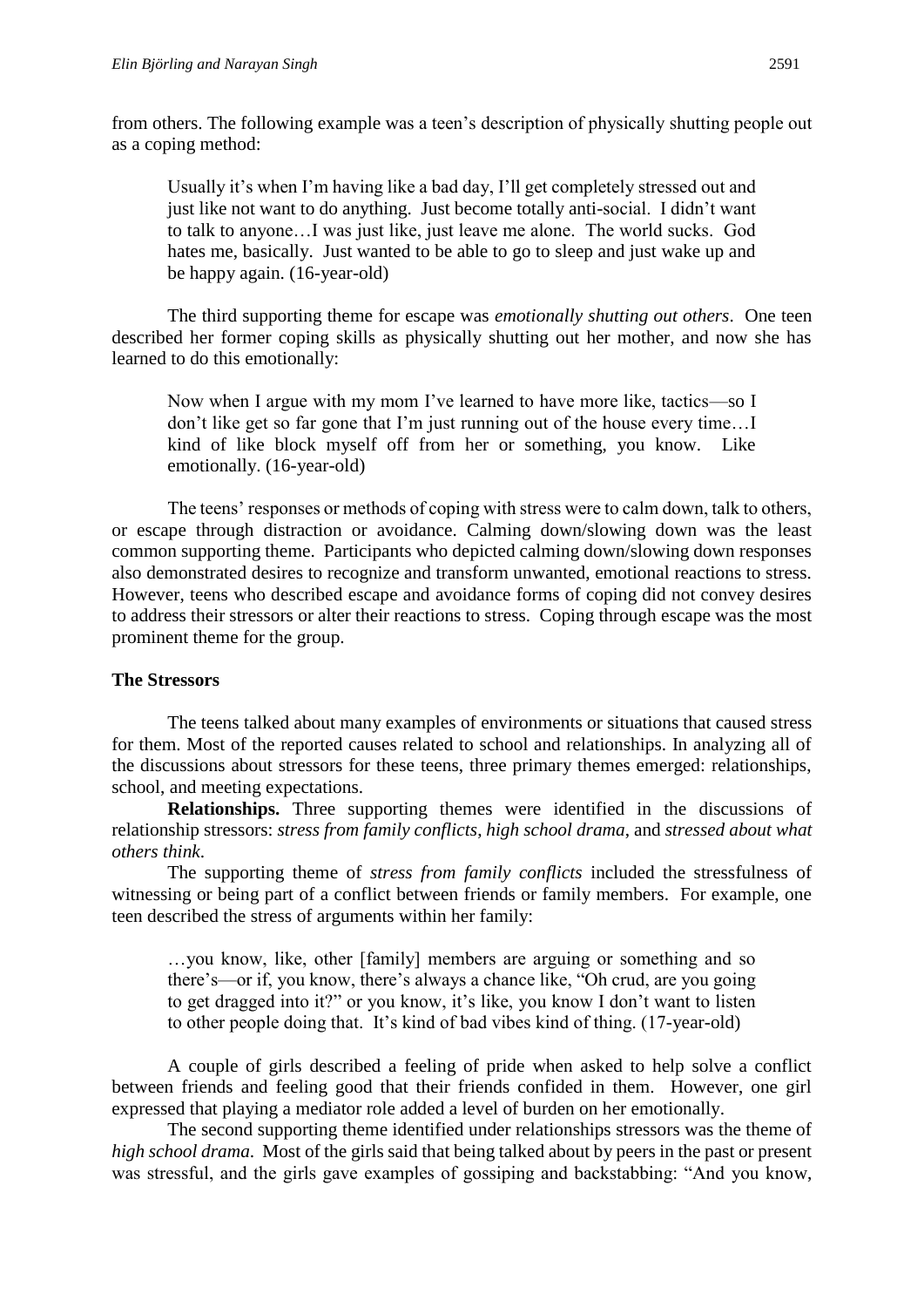people talk—at least girls are really bad, like they talk about each other. And it's pretty bad" (16-year-old).

Given the girls' descriptions of how girls can talk negatively about one another, it is not surprising that the third supporting theme in the category of relationships is *stressed about what others think*. This supporting theme included several descriptions revealing the girls' experiences of being stressed by what their parents, teachers, or peers think of them. For example, when asked what was stressful for her, one teen described her desire to please other people:

Like failing and not doing as good as I could've…I like to please other people…I like to please, grades, everything, and I, \*pause\*, I don't know, I think that's really hard for me, with that stuff…And it ends up that I get so stressed that I just kind of explode afterwards, you know. (14-year-old)

The primary theme of relationship stressors also included descriptions of emotional situations related to boyfriends, alcohol and drug use by peers, and various forms of peer pressure. Less common themes of relationship stressors were racism, conflicts with schoolteachers and coaches, and work-related stressors with peers.

**School-related stressors.** Another primary theme under the stressors category was school-related stressors. Two supporting themes were included in this category; *homework and grades*, and *being compared to classmates*. Almost all of the participants described a desire to do well academically, so it was not surprising, given the importance placed upon academics that school-related stressors were common. Within the *homework and grades* supporting theme, the teens described their struggles to manage excessive amounts of homework and maintain academic standings in higher-level courses. Several girls suggested that the stressfulness of homework was often exacerbated by their own procrastination. In addition, many girls discussed feelings of anxiety or nervousness about high school exams and college entrance tests.

Several teens also suggested that competition at school was very stressful. For some teens, competition among themselves or a fear of losing created stress. One teen discussed her fears about losing a school debate.

A different type of competition described by some of the teens was competition among peers. One teen described the stressful experience of *being compared to classmates*: "[My parents are] always blaming me and always just comparing me. Look at your age. Look at what you have done. Look what other people are doing. Look around you" (18-year-old). Several teens described competition as an obstacle in their friendships. Even close friends were competitive and critical when discussing academic performance. A few girls also suggested that peers were ranked within their circle of friends, based upon academic performance.

Every teen at some point during the interview described a school-related stressor. Stressfulness of homework, grades, and tests was by far the most common school-related stressor. The supporting theme of *being compared to classmates* was prevalent as well and in some cases overlapped with the other supporting theme *grades and homework*. Interestingly, there was no discussion of social support or relief in relation to school-related stressors. In fact, two participants speculated that this type of stress would inevitably increase through college and continue into their professional work-life.

**Meeting expectations.** The third primary theme under the stressors category was meeting expectations. Many of the girls in the study described stress related to an expectation either of their own, of their parents, a teacher, or another authoritative figure. In this category, there were no identified supporting themes as each girl's description of meeting expectations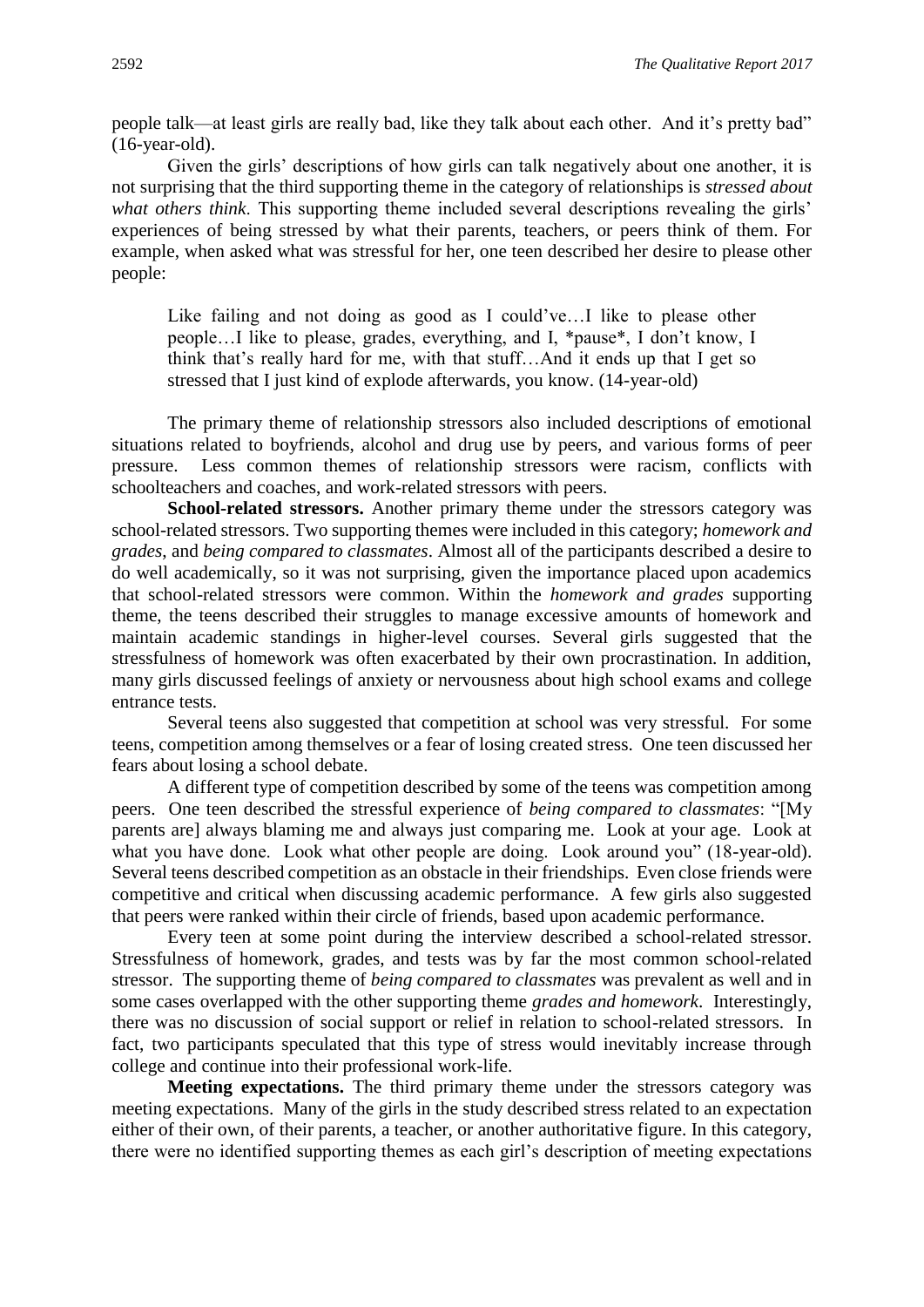had its own unique characteristics. Teens described their struggles to meet expectations relating to grades and even family roles, as described by this teen:

When my uh, parents were just like getting divorced, my father had some expectations that I didn't feel like I could fulfill pretty much. And my mom, well not really, my mom, I just felt like I couldn't really make my parents happy you know. (14-year-old)

Several of the girls who discussed the stress of meeting expectations also described the expectations as being far beyond their reach, such as the amount of work they could do in a given time or the number of tasks they could manage at one time. Typically, their description of meeting expectations was one of an inability to perform as expected and therefore a sense of hopelessness.

Most of the girls in our study felt that the bulk of their stressors centered around the three primary themes: relationships, school, and meeting expectations. Stressors for the teens in this study included being caught in relationship conflicts with peers and family members, meeting the academic demands of homework and tests, and meeting the social expectations of peers, parents, and teachers. The stressful experiences described permeated the social, familial, and academic aspects of the girls' lives. Although stressors such as school and relationship conflicts were the most typical, the atypical stressors of money and the media were equally important.

#### **Adaptation**

A final category, adaptation, was utilized in order to capture the teens' discussions of former stressors that were no longer stressful. The teens discussed a myriad of previously stressful situations most of which fell into two primary themes; growing out of it and doesn't bother me anymore.

**Growing out of it.** The teens described many examples of stressors they had overcome. Most of these examples consisted of "learning to fit in." These were examples of past social stresses, typically in middle school or early high school, and were examples of not fitting in with their peers. However, when asked why this was no longer a stressor, many teens just described that the situation had changed, or they, themselves, had changed and they didn't know why – the stress just "went away": "…now it's not nearly as stressful just 'cause…I don't know, I guess I matured, or other people matured, I don't know, but it's—I don't find that sort of thing happening anymore, so…" (17-year-old)*.* Other teens attributed their fitting in as due to making more friends. Several teens described fitting in now, but for unknown reasons. A few teens described the dissipation or disappearance of certain stressors as a result of "maturing," "growing out of it," or just "getting used to it."

**Doesn't bother me anymore.** In addition to descriptions of fitting in and feeling more comfortable, most of the teens gave examples of stressors that simply got better, became easier, or no longer bothered them. A 16-year-old spoke about not caring as much/not being as bothered anymore when giving class presentations. Stressors in this primary theme included life-changing stressors such as losing a close friend. A 16-year-old, described how a friend's death was no longer a stressor: "Um…when my friend died a while ago, like a couple months ago, that was something that was just like…so, so stressful…and like…it doesn't really, you know, affect me that much anymore" (16-year-old). This teen felt that during the time of her friend's death, all of her peers were focused on this, making it difficult for her to not think about. However, recently, her friends and teachers stopped talking about the friend's death, enabling her to forget about it on occasion, and therefore making it less stressful for her.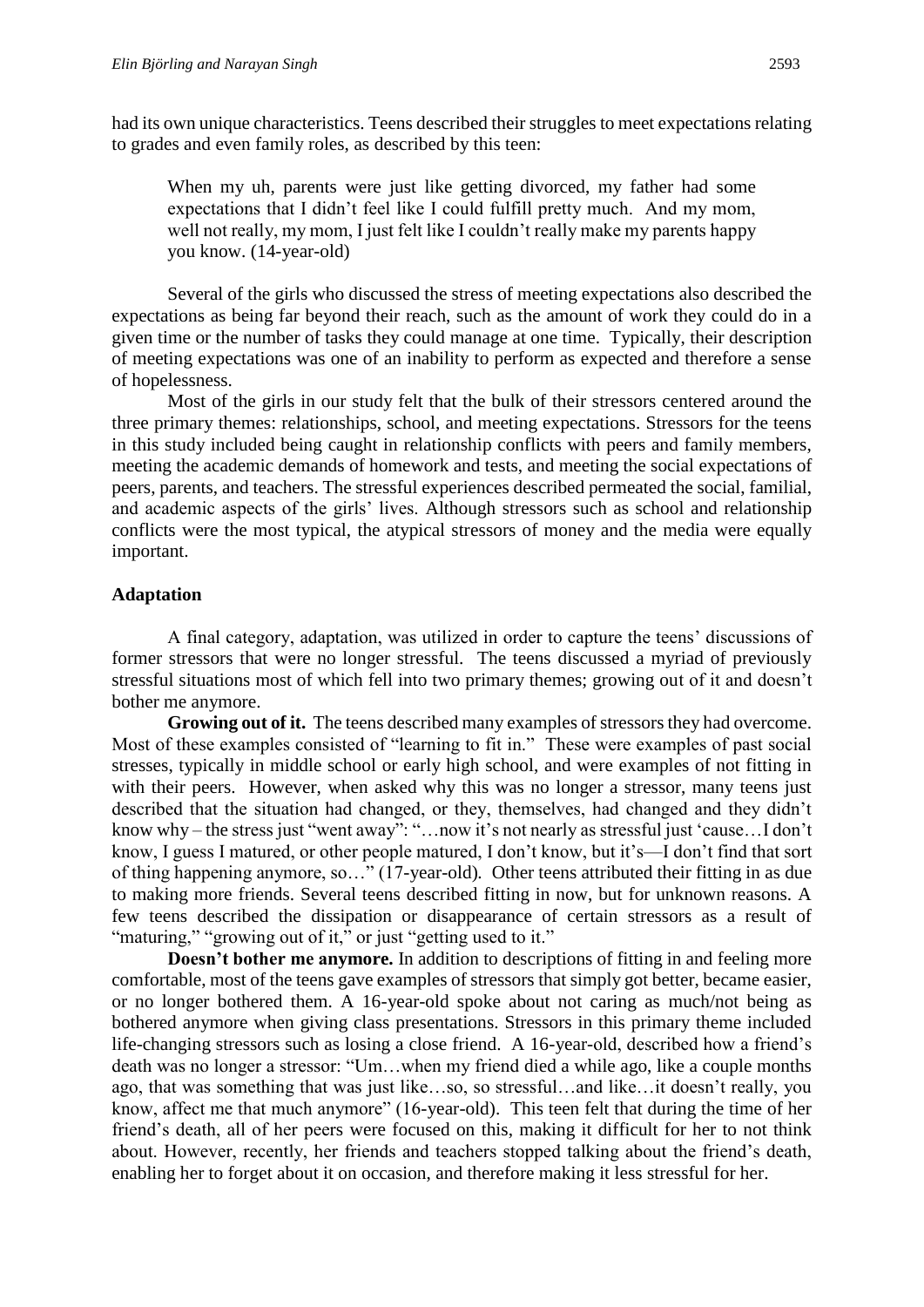Adaptation to stress for most girls was about finding their social network, spontaneous changes that resulted in the stressor no longer being stressful, and feeling more comfortable with a former stressor. A couple of teens could not identify an example of a stressor that they had overcome. These teens typically described feeling stressed about the same issues for as long as they could remember. None of the girls interviewed described overcoming stress as a result of learning a stress management skill or being taught to overcome a stressor. Interestingly, only one example of an academic stressor that was no longer stressful was the example of class presentations. In each of these examples, of the primary theme doesn't bother me anymore, the teens attributed this reduced stressfulness to their feeling more comfortable around their peers.

#### **Interpretation and Discussion**

The purpose of this study was to explore personal stress narratives in order to better understand the experiences of stress for female teens. The teens in this study reported experiencing stress on mental, emotional, and physical levels including uncontrollable thoughts, anger, and headaches. They also reported responding to stress by calming down, talking about it, and escaping through distraction and avoidant behaviors. Stressors that affected this group were widespread and included being caught in relationship conflicts, school-related stressors, and meeting expectations of themselves and others. Finally, recovering from stress was mostly identified in areas of social acceptance, spontaneous change, and feeling more comfortable with themselves. Interesting findings included the large proportion of girls who described anger in relation to stress, the prevalence of escape and avoidance as a coping mechanism, and the lack of personal agency in relation to affecting stress now or in the future.

#### **Anger**

None of our study participants described positive forms of stress, such as stress as a motivator or stress as positive energy before a performance. Negative emotions described were emotions typically assumed to associate with stress such as anxiety, worry, and nervousness. However, most teens also described feelings of anger, which, at times, overlapped with sadness or depression.

Anger in relation to stress was the most prominent and unexpected finding in this study. Almost all of our teens mentioned feeling angry in relation to stress at some point during the interview. Anger was described as an indicator of stress and as a response to stressors. In addition, their experience with anger was not limited to feelings of anger, but for some, included aggressive behaviors and the feelings of a desire to harm someone else. Anger has been associated with increased stress in adolescents (Henker et al., 2002), however aggressive behavior in relation to stress is often limited to the discussion of male adolescents (Eisler, Skidmore, & Ward, 1988). Relational aggression, unlike overt regressive behavior, is a way of inflicting social harm and occurs commonly in teen girls (Prinstein, Boergers, & Vernberg, 2001). Relational aggression results in a silent victimization for many girls and thereby increases psychological distress (Prinstein et al., 2001). The common anger described by the teens in the current study may well result from or lead to relational aggression resulting in a cycle of aggression and distress among peers. Investigation into such a cycle should be considered for further research.

The negative emotions described by the girls were associated with their experience of stress. More specifically, anger may be related to how the girls processed stress and the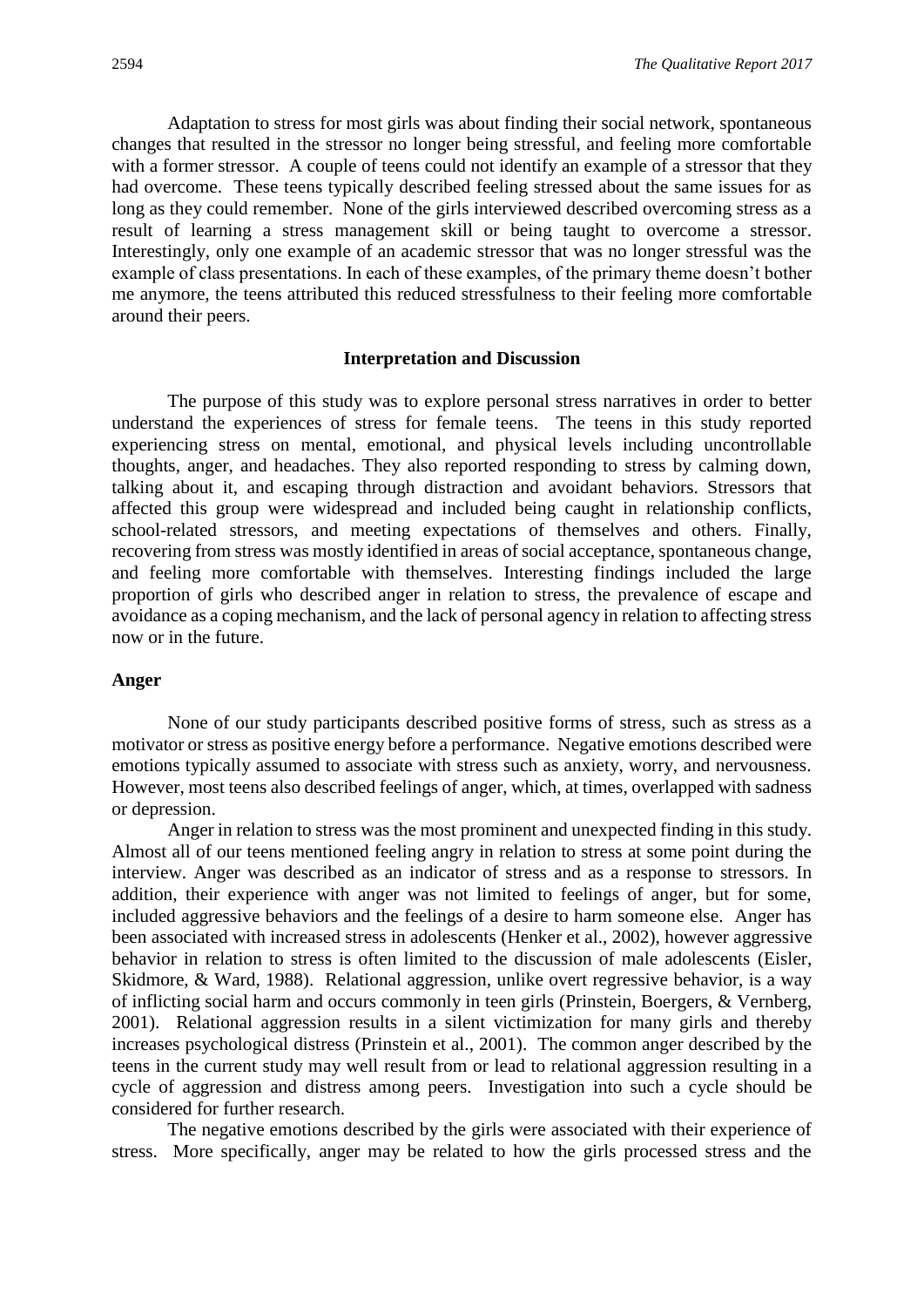availability of coping skills and resources. Many of the teens in this study felt that they had little control or power over the stressors in their lives or their reactions to those stressors.

#### **Lacking Agency**

In a review of the teens' comments about their experiences of stress and their responses to stressors, a much larger, overarching theme of lacking agency emerged. Although not many girls articulated this specifically during their interviews, it was a pervasive meta theme that seemed to encompass many of their quotes about their experiences. The teens often positioned themselves as unable to affect change in relation to stress and described stress as an external and unavoidable force. In addition, they described their internal physical and emotional reactions to stress as out of their control. Although this theme of helplessness was not articulated often, one 18-year-old gave a clear example of being the recipient of negative stress and not having control over it:

It's like when you're just really uneasy and you're worried and you don't know what's gonna happen. So it's like—you just feel like there's nothing you can do at the moment. So it's like—it's just overwhelming. Like you just feel overwhelmed with stuff that you can't control. So it's like no matter what you do you can't affect what's gonna happen. So it's just like something that's just constantly bothering you. (18-year-old)

Without any sense of agency in relation to stress, it is understandable that these girls did not articulate having learned strategies or techniques to help them manage stress. In response to a question of "What is no longer stressful?" none of the teens portrayed themselves as participating in the reduction of the stressfulness or the stressor. Most teens told these stories without the implication of personal agency and conveyed events as happening *to* them, rather than how *they* had changed. Further supporting a lack of agency, in talking about their adapting to stress, many teens were unable to explain why certain stressors were no longer stressful.

Most of the teens portrayed themselves as helpless in relation to stress at some point in their interview. If stress feels unavoidable and unchangeable to these girls, perhaps this accounts for "escape" being a commonly described response to stress for many teens. Avoidant coping is a common response to stress reported by as many as 65% of 9th grade teens (Chandra & Batada, 2004). The use of avoidant coping strategies has been associated with behavioral and psychological problems (Seiffge-Krenke, 2000).

Further supporting the meta theme of lacking agency, the teens' descriptions of stress implied perceiving themselves as victims of the stress in their lives. All of the teens mentioned disliking the negative effects of stress, but none described a desire to initiate change or strategies to manage stress. Feeling powerless in relation to stress during the formative, adolescent years may contribute to learned helplessness. Learned helplessness is seen as primarily a cognitive process to uncontrollable events in which an individual learns to expect outcomes to be uncontrollable (Abramson, Garber, & Seligman, 1980). As the teen above stated, "you can't affect what's gonna happen."

#### **Limitations**

Discussion and interpretation of these results need to be considered within the context of study limitations, including the location and context of the interview, sample selection bias, the effect of interviewer ethnicity on participant responses, and some teens' difficulty in discussing stress.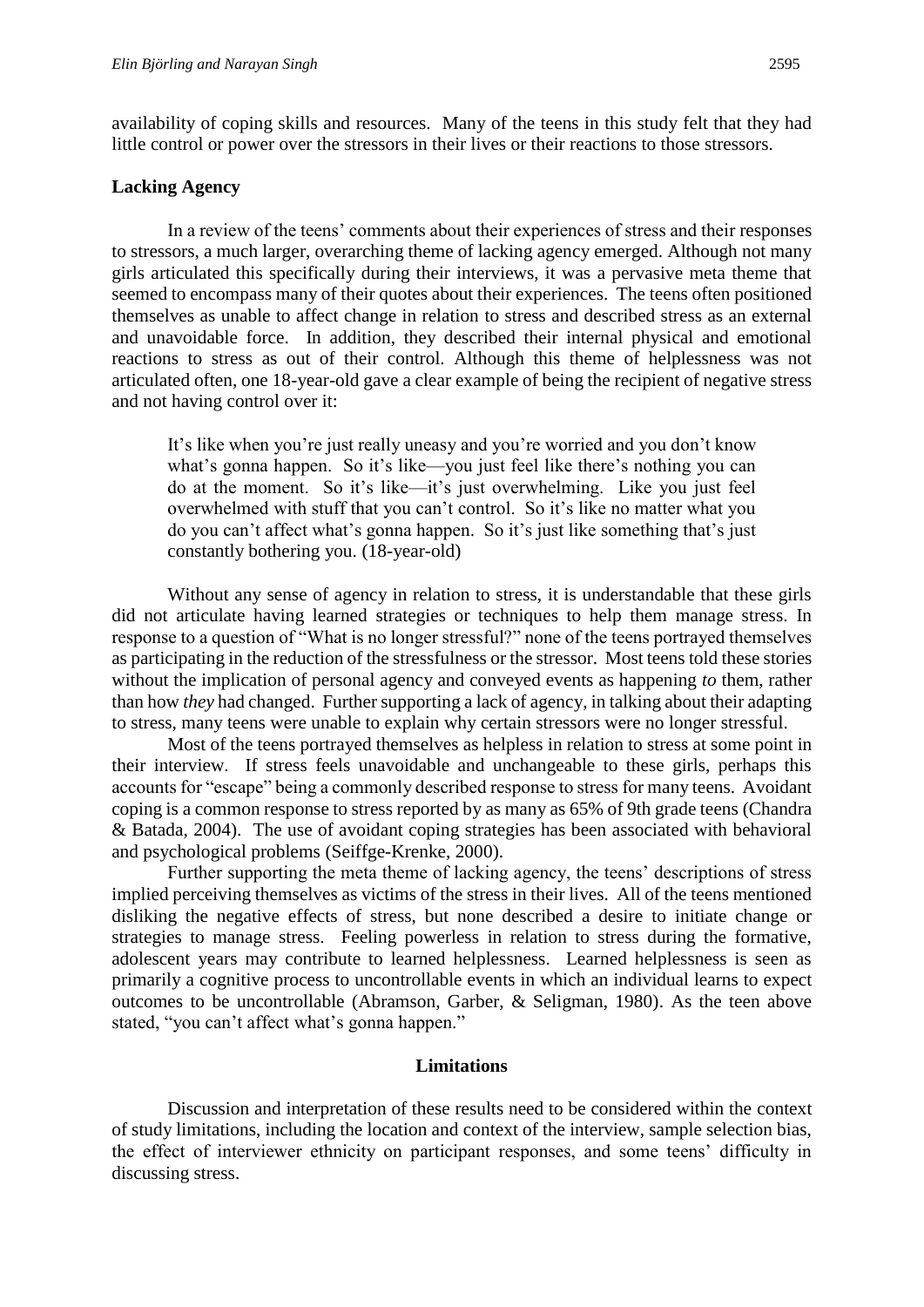First, it is important to note that the study was advertised, and these teens were recruited, at their high school. Therefore, the context of school and stresses related to school are inherent in the study. Second, the study was advertised as a study examining stress and headaches, therefore it is important to remember these are the stress experiences of girls who typically have headaches that may not be representative of a typical adolescent population. Fourth, several teens described some difficulty in thinking and talking about stress. For instance, some of the teens mentioned that they had not previously thought much about the ways in which stress affected them physically or emotionally. This may have been due to an unfamiliarity with discussing stress.

#### **Conclusion**

This study illuminates the experience of stress for teen girls. Stress in adolescent health literature is often measured and discussed using related concepts such as anxiety, irritability, and a lack of control. Though these concepts do appear to be related, the narratives of stress in female girls illustrate stress as far more complex, involving emotional, physical, and social domains of their lives. Although limited due to the small sample size, this study provides preliminary evidence for an association between stress and negative emotions such as anger in adolescent girls. In addition, data from this preliminary study suggests a concerning lack of agency in relation to addressing or managing stress. The combined effect of negative emotions associated with stress and a lack of agency in managing stress potentially increases the girls' vulnerability to the negative impacts of stress and stress-related illness. Given the fragility of adolescent neurodevelopment and the likelihood of stressful experiences to contribute to psychopathology, it is imperative to further understand how anger is related to stress in adolescent girls. Therefore, these concepts warrant further investigation in an effort to promote the healthy development of adolescent girls.

#### **References**

- American Psychological Asoociation. (2013). *Stress in America 2013 highlights: Are teens adopting adults' stress habits*. Retrieved from http://www.apa.org/news/press/releases/stress/2013/highlights.aspx
- Bandell-Hoekstra, I. E. N. G., Abu-Saad, H. H., Passchier, J., Frederiks, C. M. A., Feron, F. J. M., & Knipschild, P. (2002). Coping and Quality of Life in relation to headache in Dutch schoolchildren. *European Journal of Pain (London, England)*, *6*(4), 315–321. Retrieved from http://www.ncbi.nlm.nih.gov/pubmed/12161097
- Björling, E. A. (2009). The momentary relationship between stress and headaches in adolescent girls. *Headache: The Journal of Head and Face Pain*, *49*(8), 1186–1197. https://doi.org/10.1111/j.1526-4610.2009.01406.x
- Björling, E., & Singh, N. (2017). Exploring temporal patterns of stress in adolescent girls with headache. *International Journal of Stress and Health*, *33*(1), 69-79. doi: 10.1002/smi.2675
- Bolger, N., Davis, A., & Rafaeli, E. (2003). Diary methods: Capturing life as it is lived. *Annual Review of Psychology*, *54*, 579–616. https://doi.org/10.1146/annurev.psych.54.101601.145030
- Borja, A. P., Nastasi, B. K., Adelson, E., & Siddiqui, Z. J. (2016). Cross-cultural patterns of children's phenomenology about stressors and supports. In B. K. Nastasi & A. P. Borja (Eds.), *International Handbook of Psychological Well-Being in Children and Adolescents* (pp. 291–309). New York, NY: Springer New York. https://doi.org/10.1007/978-1-4939- 2833-0\_17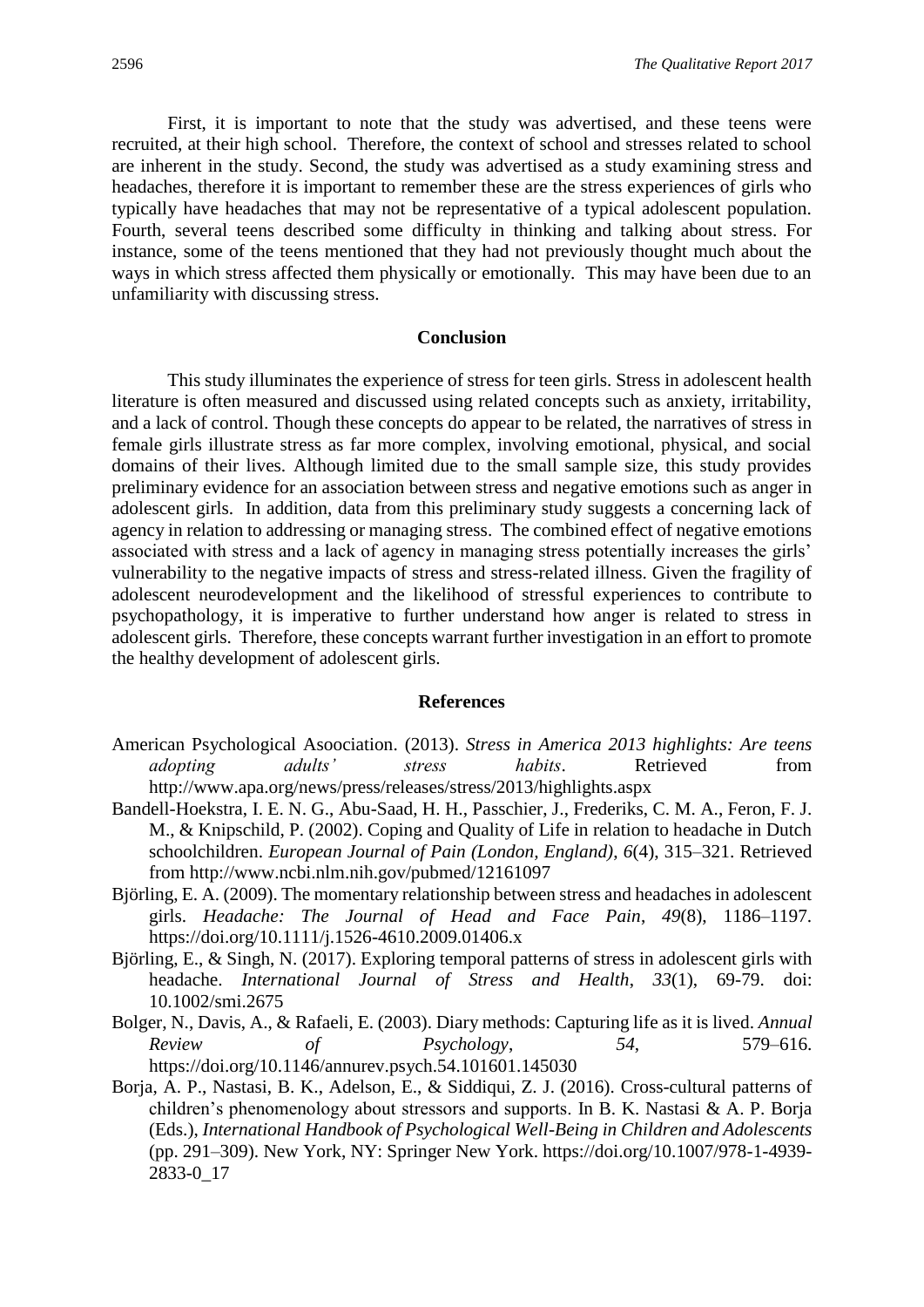- Bradshaw, C. P., Sudhinaraset, M., Mmari, K., & Blum, R. W. (2010). School transitions among military adolescents. *School Psychology Review*, *39*(1), 84–105.
- Browning, J., Osborne, L. A., & Reed, P. (2009). A qualitative comparison of perceived stress and coping in adolescents with and without autistic spectrum disorders as they approach leaving school. *British Journal of Special Education*, *36*(1), 36–43. https://doi.org/10.1111/j.1467-8578.2008.00400.x
- Center for Adolescent Health. (2006). *Confronting teen stress: Meeting the challenge in Baltimore City*. Baltimore, MD: Center for Adolescent Health. Retrieved from http://www.jhsph.edu/research/centers-and-institutes/center-for-adolescenthealth/\_includes/\_pre-redesign/Teen\_Stress\_Guide.pdf
- Chao, A. M., Minges, K. E., Park, C., Dumser, S., Murphy, K. M., Grey, M., & Whittemore, R. (2015). General life and diabetes-related stressors in early adolescents with Type 1 Diabetes. *Journal of Pediatric Health Care : Official Publication of National Association of Pediatric Nurse Associates & Practitioners, 30*(2), 133-142. https://doi.org/10.1016/j.pedhc.2015.06.005
- Chaudhry, Z., & Siddiqui, S. (2012). Health related quality of life assessment in Pakistani paediatric cancer patients using  $PedsQL^{TM}$  4.0 generic core scale and  $PedsQL^{TM}$  cancer module. *Health and Quality of Life Outcomes*, *10*, 52.
- Cohen, S., Kamarck, T., & Mermelstein, R. (1983). A global measure of perceived stress. *Journal of Health and Social Behavior*, *24*(4), 385–396. Retrieved from http://www.ncbi.nlm.nih.gov/pubmed/6668417
- Cooper, P. J., Bawden, H. N., Camfield, P. R., & Camfield, C. S. (1987). Anxiety and life events in childhood migraine. *Pediatrics*, *79*(6), 999–1004. Retrieved from http://www.ncbi.nlm.nih.gov/pubmed/3588152
- Derdikman-Eiron, R., Indredavik, M. S., Bakken, I. J., Bratberg, G. H., Hjemdal, O., & Colton, M. (2012). Gender differences in psychosocial functioning of adolescents with symptoms of anxiety and depression: Longitudinal findings from the Nord- Trøndelag Health Study. *Social Psychiatry and Psychiatric Epidemiology*, *47*(11), 1855–1863. https://doi.org/10.1007/s00127-012-0492-y
- Dunton, G., Dzubur, E., Li, M., Huh, J., Intille, S., & McConnell, R. (2016). Momentary assessment of psychosocial stressors, context, and asthma symptoms in Hispanic adolescents. *Behavior Modification*, *40*(1–2), 257–280. https://doi.org/10.1177/0145445515608145
- Fichtel, Å., & Larsson, B. (2002). Psychosocial impact of headache and comorbidity with other pains among Swedish school adolescents. *Headache*, *42*(8), 766–775. https://doi.org/10.1046/j.1526-4610.2002.02178.x
- First, J., Cheak-Zamora, N. C., & Teti, M. (2016). A qualitative study of stress and coping when transitioning to adulthood with autism spectrum disorder. *Journal of Family Social Work*, *19*(3), 220–236. https://doi.org/10.1080/10522158.2016.1185074
- Garmy, P., Berg, A., & Clausson, E. K. (2015). A qualitative study exploring adolescents' experiences with a school-based mental health program. *BMC Public Health*, *15*(1), 1074. https://doi.org/10.1186/s12889-015-2368-z
- Hamilton, J. L., Stange, J. P., Abramson, L. Y., & Alloy, L. B. (2015). Stress and the development of cognitive vulnerabilities to depression explain sex differences in depressive symptoms during adolescence. *Clinical Psychological Science: A Journal of the Association for Psychological Science*, *3*(5), 702–714. https://doi.org/10.1177/2167702614545479
- Jeannin, A., Narring, F., Tschumper, A., Bonivento, L. I., Addor, V., Bütikofer, A., … Michaud, P.-A. (2005). Self-reported health needs and use of primary health care services by adolescents enrolled in post-mandatory schools or vocational training programmes in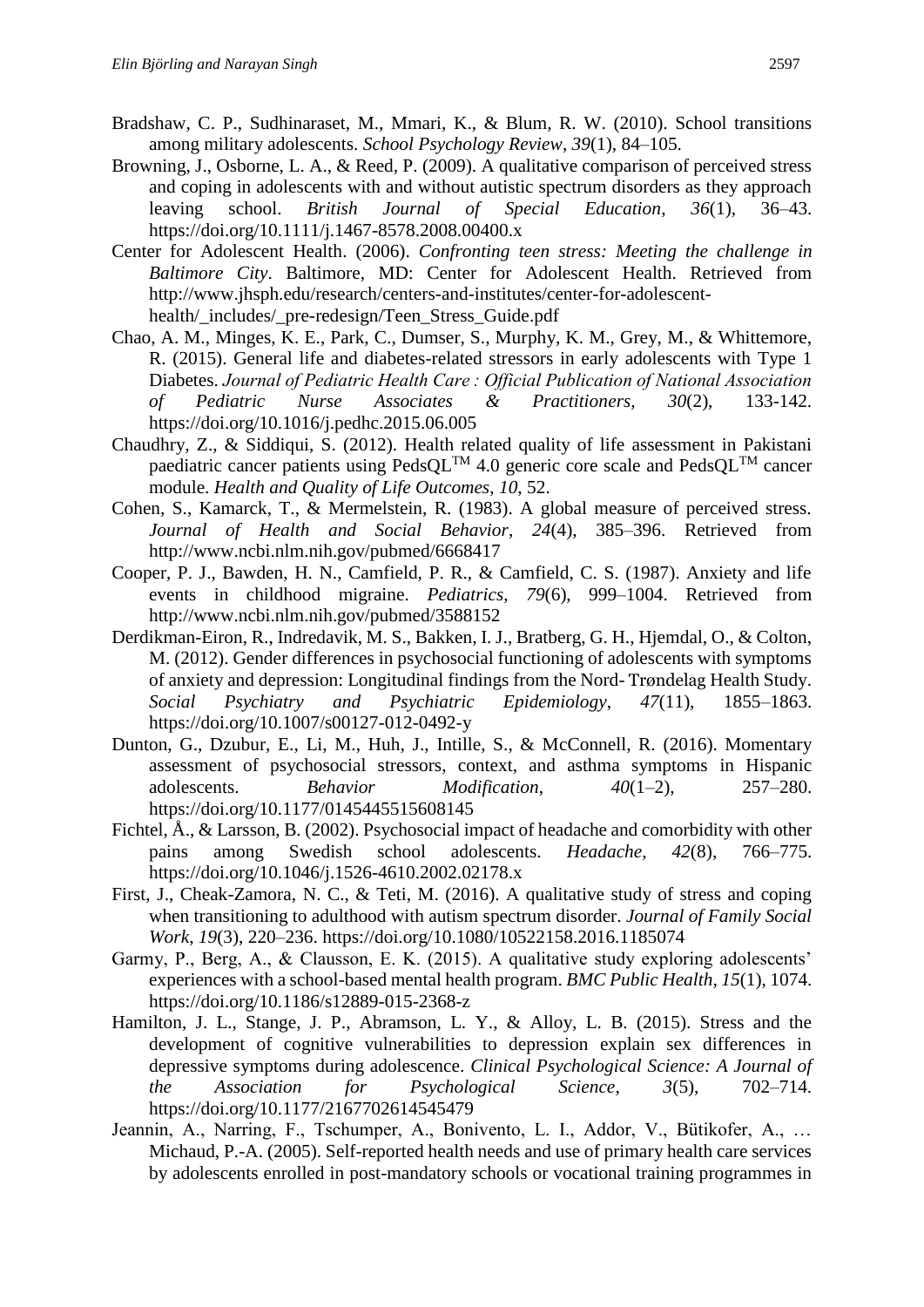Switzerland. *Swiss Medical Weekly, 135*(1-2), 11-18.

- McEwen, B., & Dhabhar, F. (2002). Stress in adolescent females: Relationship to autoimmune diseases. *Journal of Adolescent Health*, *30S*(1), 30–36.
- Mulhall, A. (1996). Cultural discourse and the myth of stress in nursing and medicine. *International Journal of Nursing Studies*, *33*(5), 455–468. https://doi.org/10.1016/0020- 7489(96)00005-3
- Ordaz, S., & Luna, B. (2012). Sex differences in physiological reactivity to acute psychosocial stress in adolescence. *Psychoneuroendocrinology*, *37*(8), 1135–1157. https://doi.org/10.1016/j.psyneuen.2012.01.002
- Østerås, B., Sigmundsson, H., & Haga, M. (2016). Pain is prevalent among adolescents and equally related to stress across genders. *Scandinavian Journal of Pain*, *12*, 100–107. https://doi.org/10.1016/j.sjpain.2016.05.038
- Raheel, H. (2014). Coping strategies for stress used by adolescent girls in Riyadh, Kingdom of Saudi Arabia. *Pakistan Journal of Medical Sciences*, *30*(5), 958–962. https://doi.org/10.12669/pjms.305.5014
- Schraml, K., Perski, A., Grossi, G., & Simonsson-Sarnecki, M. (2011). Stress symptoms among adolescents: the role of subjective psychosocial conditions, lifestyle, and selfesteem. *Journal of Adolescence*, *34*(5), 987–996. https://doi.org/10.1016/j.adolescence.2010.11.010
- Seiffge-Krenke, I., Aunola, K., & Nurmi, J.-E. (2009). Changes in stress perception and coping during adolescence: The role of situational and personal factors. *Child Development*, *80*(1), 259–279. https://doi.org/10.1111/j.1467-8624.2008.01258.x
- Smith, M. S., Martin-Herz, S. P., Womack, W. M., & McMahon, R. J. (1999). Recurrent headache in adolescents: nonreferred versus clinic population. *Headache*, *39*(9), 616–624. Retrieved from http://www.ncbi.nlm.nih.gov/pubmed/11279957
- Tennant, C., Langeluddecke, P., & Byrne, D. (1985). The concept of stress. *Australian & New Zealand Journal of Psychiatry*, *19*(2), 113–118. https://doi.org/10.3109/00048678509161308
- Waldie, K. E. (2000). Childhood headache, stress in adolescence, and primary headache in young adulthood: A longitudinal cohort study. *Headache*, *41*(1), 1-10.
- Young, C. C., & Dietrich, M. S. (2015). Stressful life events, worry, and rumination predict depressive and anxiety symptoms in young adolescents. *Journal of Child and Adolescent Psychiatric Nursing*, *28*(1), 35–42. https://doi.org/10.1111/jcap.12102

#### **APPENDIX**

#### **ADOLESCENT MEANING OF PERCEIVED STRESS INTERVIEW**

#### Study ID No.

Stress is reported commonly among teens; however, the term stress has different meanings to individuals, which I am trying to understand. Also, as you know, in this study you will be asked to rate your level of stress every day. So, I need to know more about how you personally define and experience stress.

1) Tell me briefly what stress means for you?

2) How do you know when you are stressed?

Zautra, A. (2003). *Emotions, stress, and health*. New York, NY: Oxford University Press.